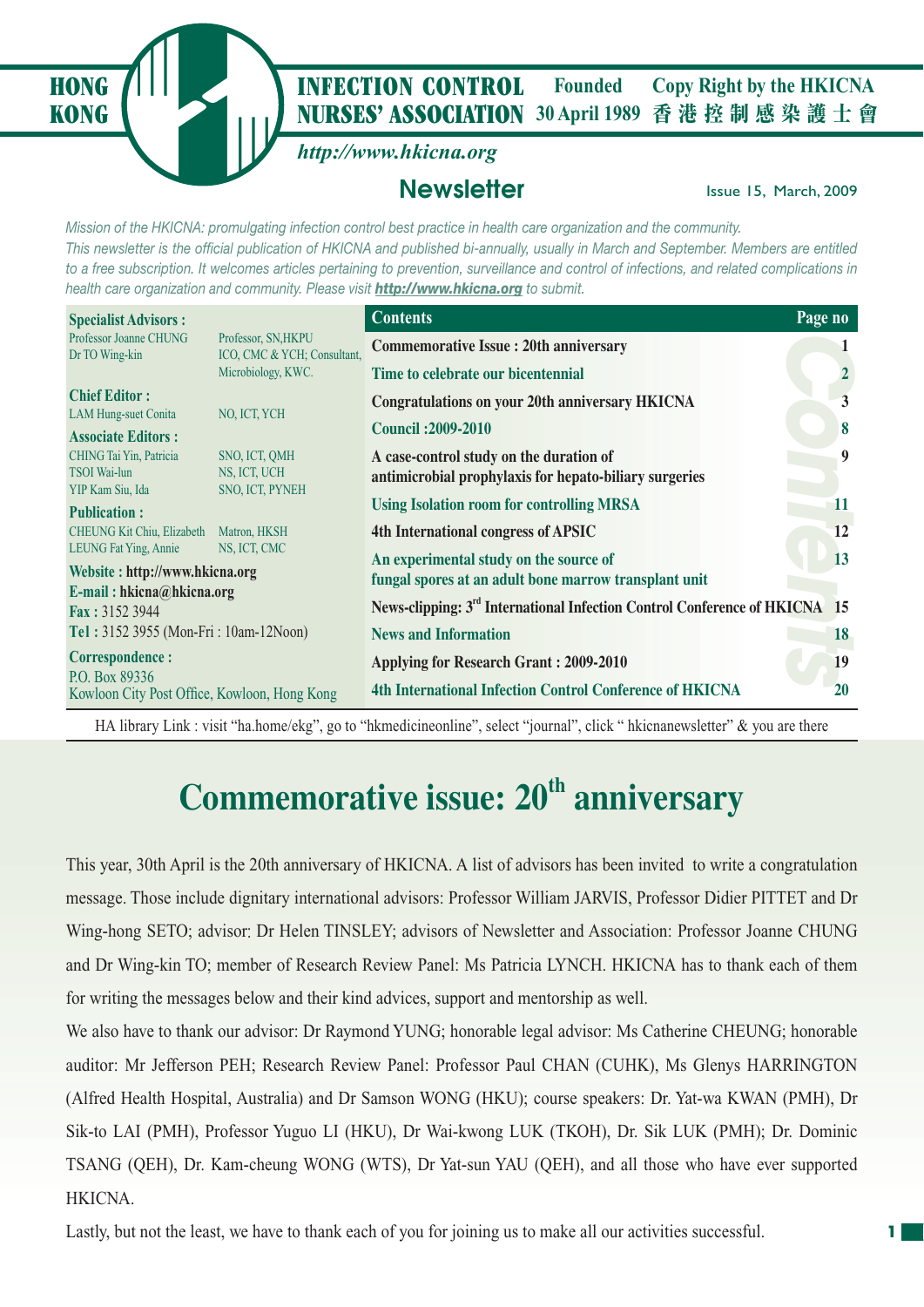## **Time to celebrate our bicentennial**

**Wing-hong SETO Chief Infection Control Officer, HAHO International Dignitary Advisor , HKICNA**



Infection Control in 1985 was firmly established in Hong Kong when the Department of Health alone deployed 24 full time ICNs for this work. The deployment of these nurses was really a milestone. It was a bold move in the context of the region when only part time staff was assigned to such work. These early batch of nurses did remarkably well and established the initial infrastructure for infection control, which still stand today in Hong Kong. In 1989, just a few years later the same group of nurses set up the Hong Kong ICNA which again is presently still functioning effectively. Not only that, they grew from strength to strength and today, it is one of the foremost nursing society in the territory. They are highly esteemed in the region and in their biannual international conference, colleagues from all over the world converge to learn and be updated. An active and progressive IC society is essential for the development of the field and we in Hong Kong have one of the best in the world within our shores. I heartily congratulate them for their 20th anniversary and I am sure they will further outdo themselves in the years ahead.

## **Patricia CHING Chairlady, HKICNA**

\* \* \* \* \* \* \* \* \* \* \* \*

Two thousand and nine is a year to commemorate the twentieth year anniversary of the Hong Kong Infection Control Nurses' Association (HKICNA). I still remember 20 years ago, the 30th of April 1989 marked the day of our inauguration. There were only 40 members present to announce the commencement of this congregation of infection control nurses. The HKICNA is the first academic association founded and developed solely by nurses. During these 20 years, HKICNA matured with recognition locally and in region. We have achieved the goal in promoting infection control in healthcare. Presently the membership grows from 40 to 1000 and we have our own annual training course, biannual newsletters and website. We also formed a platform for infection control nurses and other nurses to publish their work. Every two yearly HKICNA organizes an international conference to bring renowned speakers to update us cutting edge knowledge on infection control and patient safety. It is also an arena for local ICNs to report their research. As the chairlady of HKICNA, I am proud to proclaim our success. This is by and large through the concerted efforts of the relentless and hard working team of the council members together with the professional advice from local and international advisers. I would also like to particularly thank one important person Dr. Seto who inspired, supported and guided the group of humble nurses to initiate HKICNA 20 years ago. It was just on the fifth year that the profession of ICN was established in the public hospitals. He strongly advised us then that an academic body by ICNs should be established as a flagship for networking locally and internationally. He is insightful as always. We thank you Dr. Seto and we salute you. This year marked our 20 year's effort and success. It is also paramount to appraise our goal for advancement to the journey of our third decade. We ICNs should pursue our endeavors in the excellence in infection prevention and patient safety.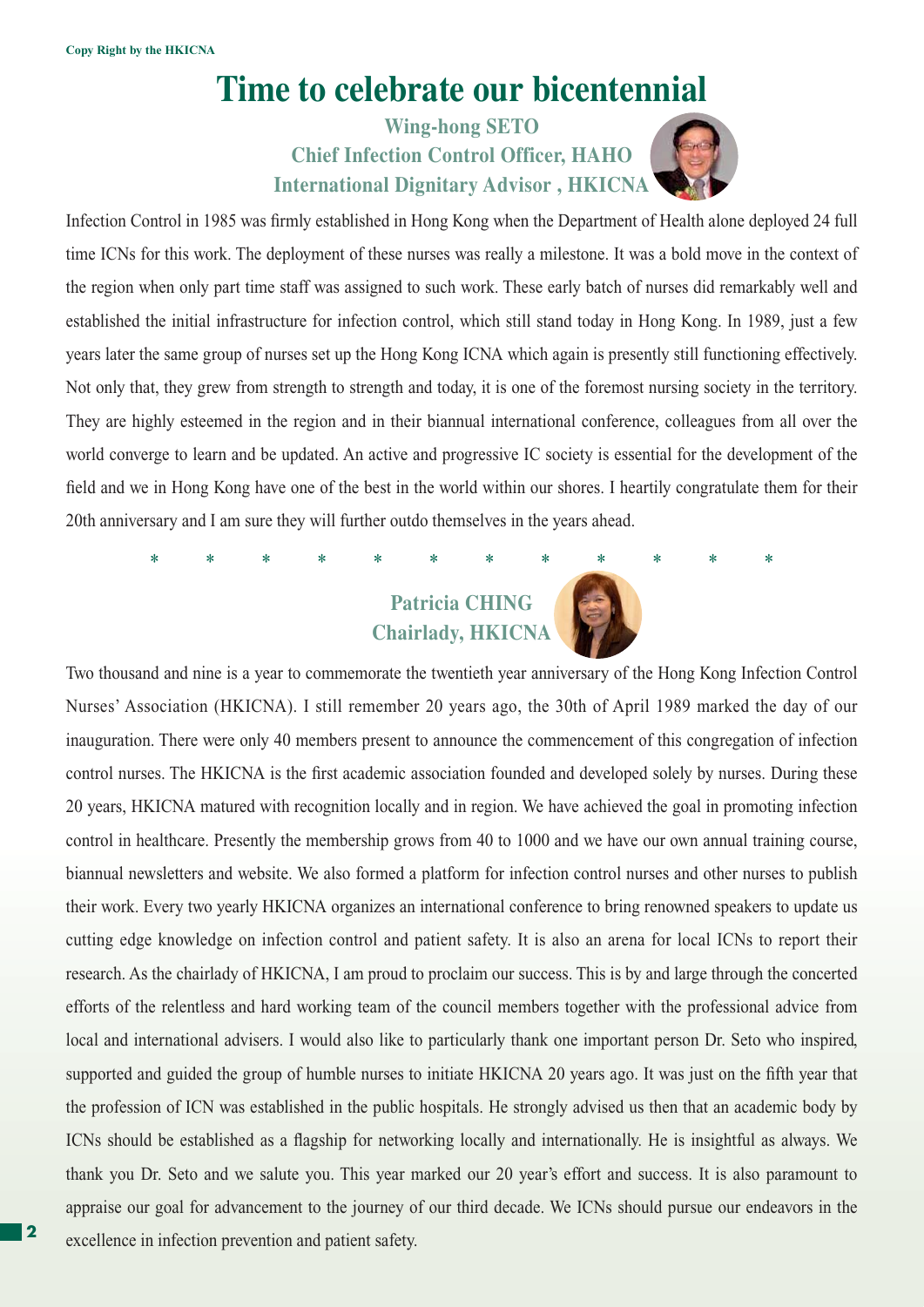# **Congratulations on Your 20th Anniversary Hong Kong Infection Control Nurses Association!!!**

As hard as it is to believe, the Hong Kong Infection Control Nurse's Association (HKICNA) is 20 years old. Unlike the stock market, I do believe that past performance does predict the future (at least for infection control organizations. And let's hope it is a better predictor than the stock market has been for the economy!). So, let's review what you have achieved in this short span of time. First, your organization (HKICNA) was founded in April 1989 and today you have >1000 members. One of the largest infection control organizations in the world! Second, you have had your HKICNA Conference biannually since 2004 and attendance has grown with each meeting. The meeting content has been cutting edge and attendees always take away knowledge that they can apply to improve patient safety and reduce adverse events. Third, you initiated your Newsletter in 2001 and have issued it twice a year since then (15 issues and counting). This informs your members and others about the latest news in infection control and healthcare epidemiology. Fourth, you developed and run your education course in infection control and healthcare epidemiology annually. Each year attendance in the course continues to increase and, as a result, the breadth and depth of infection control knowledge in Hong Kong and the Southeast Asia region continues to grow. Fifth, you have been able to establish a scholarship (\$1,000) to the top students at the infection control course. So far, 17 scholarships have been awarded and such support tremendously enhances the ability of the course to attract all those in the region who would benefit from it. Sixth, in 2003, you established a research granting process (maximum grant \$100,000 per proposal). To date, there have been two outstanding grantees who have received such awards. Hopefully, as training and experience expand, more and more infection control personnel will apply for and receive such grants and further expand our knowledge of healthcare epidemiology and infection prevention and control. Seventh, your organization has sponsored members to participate in overseas infection control events. To date, >100 successful applicants have taken advantage of this tremendous opportunity to expand their knowledge and then bring that back to Hong Kong.

Thus, for being an organization for such a short time, tremendous accomplishments have been achieved by the HKICNA (in many cases, more than larger organizations around the world). I am convinced that your exceptional performance will continue. You have focused on infection prevention and are expanding the cadre of personnel who can take the proven infection prevention measures that are our evidence base and expanding the application of this knowledge not just in healthcare facilities in Hong Kong, but in other areas of the world, in particular Southeast Asia. Patient safety and seeking zero tolerance for healthcare-associated infections is becoming a critical component of infection control programs in Hong Kong (and elsewhere) because of the leadership of the HKICNA. As a leader in infection control and healthcare epidemiology in all of Southeast Asia, your impact is felt and appreciated by all the patients who lives are improved because of your efforts. Let me be the first to congratulate you on your successful first 20 years and wish you continued success in the years to come. It has been an incredible journey so far, I cannot wait to see what you achieve in the next 20 years.

> **William R. JARVIS, M.D. President, Jason and Jarvis Associates, USA International Dignitary Advisor of HKICNA**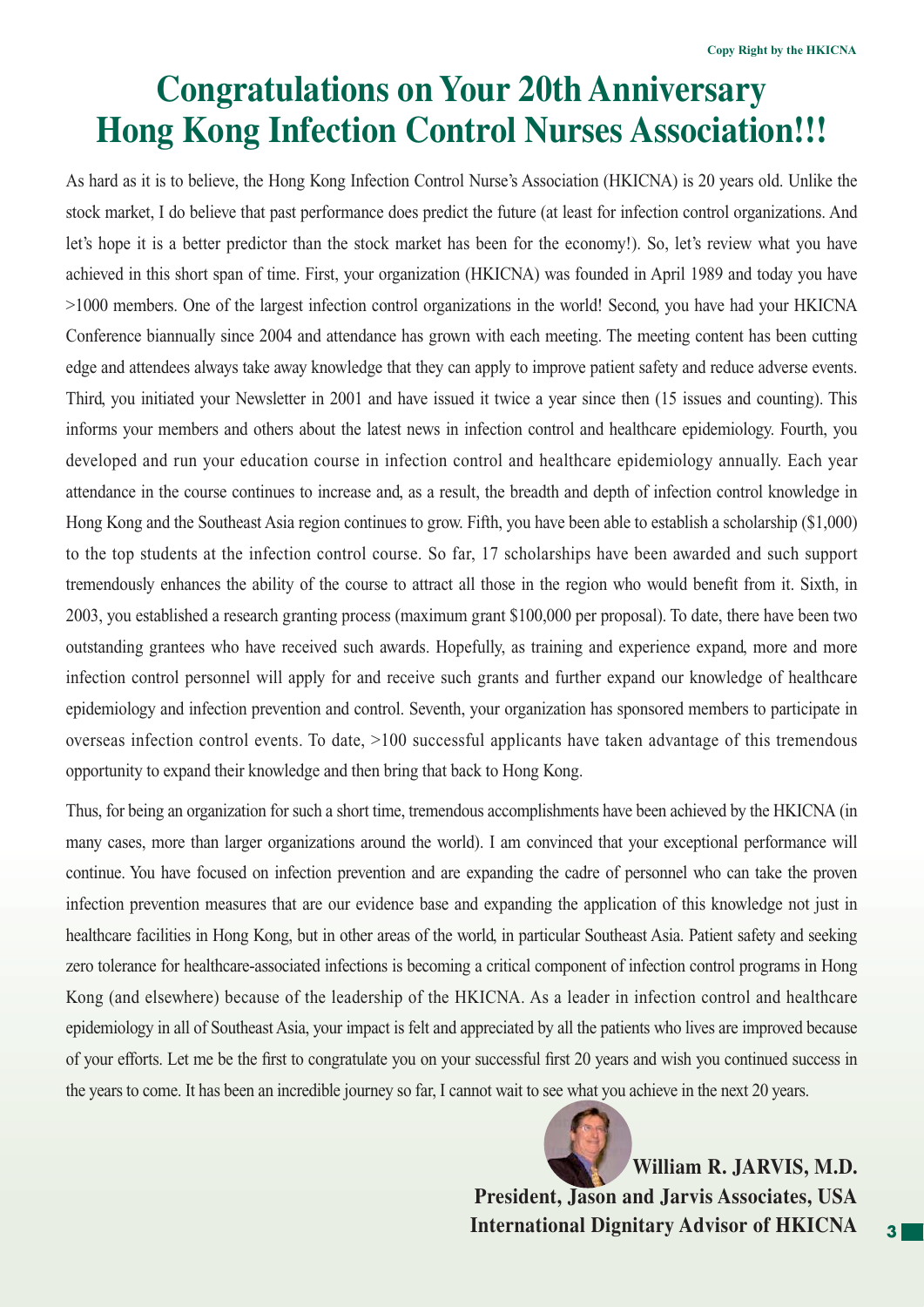### **Dear HKICNA,**

On 30 April 2009, the Hong Kong Infection Control Nurses' Association will celebrate its milestone 20th anniversary of activity. From humble beginnings, the Association is now a flourishing institution with over 1000 members. Its many activities include a biannual conference and an annual course in infection control which is well known for its quality in many countries outside Hong Kong. I had the pleasure to be invited to deliver keynote lectures at the 2006 and 2008 editions of the conference and to be witness to the great enthusiasm of members to progress and improve patient safety across the region.

In 2005, Hong Kong was among the first to pledge its commitment to the WHO World Alliance for Patient Safety First Global Patient Safety Challenge "Clean Care is Safer Care". Hong Kong was also selected as a pilot site for the WHO South East Asia region to test the implementation strategy proposed in the WHO Guidelines for Hand Hygiene in Health Care and is achieving great results. This is also due to the leadership and strong commitment to the project by Professor Wing Hong Seto, a greatly valued member of the core group of international experts who helped shape the Guidelines. In particular, through his pioneering research in Hong Kong in infection control – also 20 years ago – to investigate the educational needs of healthcare workers in patient care and the role of communication to change practices in the hospital, he has certainly been an inspiring model for the Association.

My message to you would be to build upon lessons learned from your experience during the pilot test phase and to promote excellence through research activities. May I assure you of my entire support.

Finally, 2009 is the Chinese Year of the Ox symbolising prosperity through fortitude and hard work. I have no doubt that the Association will prosper even more this year and meet the challenge to improve patient safety in Hong Kong and I look forward to meeting you all at the next conference in 2010.

Kind regards,



**Professor Didier Pittet Director, Infection Control Programme University of Geneva Hospitals and Faculty of Medicine Geneva, Switzerland and Lead, WHO World Alliance for Patient Safety First Global Patient Safety Challenge International Dignitary Advisor of HKICNA**

### **Dear HKICNA,**

It is indeed a privilege to write about HKICNA and infection control development in Hong Kong during this meaningful time - the 20th anniversary of HKICNA. In fact, the history of HKICNA is even longer than my time in microbiology and infection control. I joined this field 1 year after ICNA was established in 1989 and I have witnessed the growth of the association and development of infection control in Hong Kong over the past twenty years.

\* \* \* \* \* \* \* \* \* \* \* \*

I can remember that during the early stage when HKICNA was first established, the most important event was the annual dinner where members could enjoy a good evening with meal and lecture. Of course, there are much more than that you can get from HKICNA now. If you are the regular reader of this newsletter, you would appreciate that it is a very good platform for us to share our local experiences and studies related to infection control. Apart from the newsletter, I also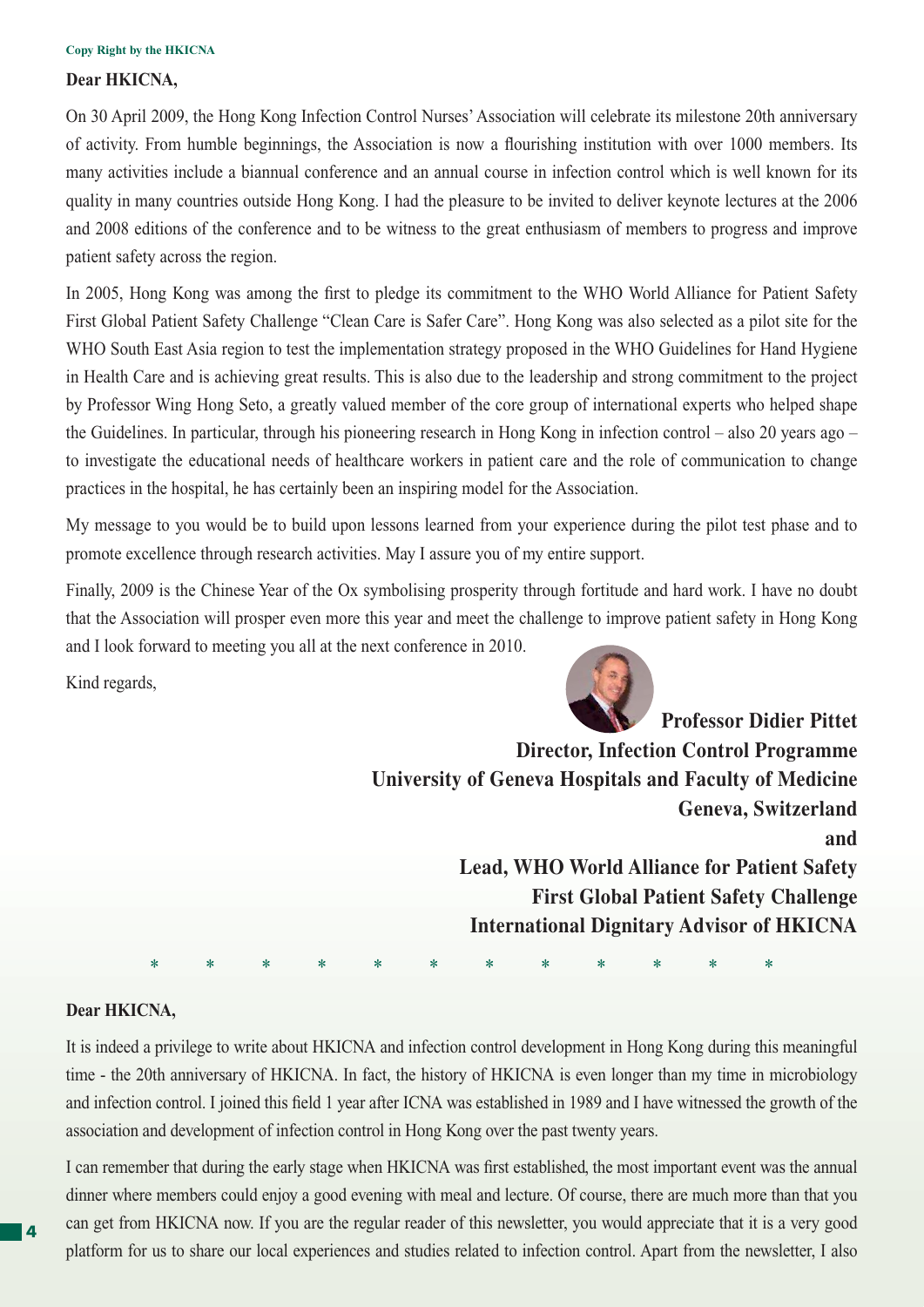share the view with HKICNA that we should promote more research activities related to infection control in Hong Kong. I am delighted that HKICNA is having a research fund for the members to apply; hopefully, more members can take the chance to do more local researches. We all agree that we do need more local data, but not just referring data from other countries that may not be relevant to us in Hong Kong. Finally, I think no one will disagree that infection control knowledge is very important in modern healthcare system. In recent years, HKICNA has been organizing infection control course and international conference regularly, aiming to train those healthcare workers who want to acquire or update their infection control knowledge. The success of these courses and conferences are not only demonstrated by the number of the attending participants, but also the background of the participants. I am happy to see that they include not only infection control nurses, but also nurses from other specialties and even doctors and allied health staff. This would certainly benefit the entire healthcare system in Hong Kong in future.

How about the future of HKICNA ? With the current strong background, I think HKICNA can have more international collaboration with other infection control association in other parts of the world especially the neighboring area. If this can be done, one may explore the opportunity of research collaboration or even publishing some consensus guidelines for our region.

Finally, I would like to take this opportunity to give a quick review of infection control development in Hong Kong. I remember that when I first joined this field almost 20 years ago, most hospitals had only 1-2 infection control nurses, and many hospitals even didn't have a full time ICN. It was only after our traumatic experiences in 2003 that all public hospitals in Hong Kong can achieve the ICN/beds ratio of 1:250. Now, I can see more administrators understand the importance of infection control, not just because of those emerging infectious diseases such as SARS, Avian Influenza or different kinds of bioterrorism threats, but also the fact that we are facing more severely ill patients, immunocompromised patients, patients having invasive procedures and patients with different kinds of medical devices. Therefore, we are happy that more resources are given for infection control when compared with 20 years before. On the other hand, I fully understand the hardship of being an ICN nowadays as the increase of resources can never compensate the increase of workload and responsibility of an ICN. I think we should understand that there will not be unlimited resources for us, therefore, hopefully, ICNs can have a better lives when our effort on education to the frontline starts to meet our expectation – better infection control practices and less infection of our patients. Furthermore, I am thinking that if ICN can have more cooperation or even merge with a very closely related team, quality improvement team; so that we can manage our patients in a comprehensive way, not just concentrate on the infection control aspect. I guess some synergy can be achieved by the cooperation which is very important when we are always lacking enough resources. Another challenge that the infection control practitioners are now facing is how to handle the mass media. We including myself always complain the mass media that they are usually dominating the news, not telling the truth, etc. Like it or not, we have to face it. Maybe we can try to think this positively, as we know the mass media has the potential to alter and influence the social attitude and norms, should we use them as a tool to deliver infection control messages to general public so as to change their perception and behavior when using our health care services ? I guess HKICNA may do something on this!

Once again, congratulations!

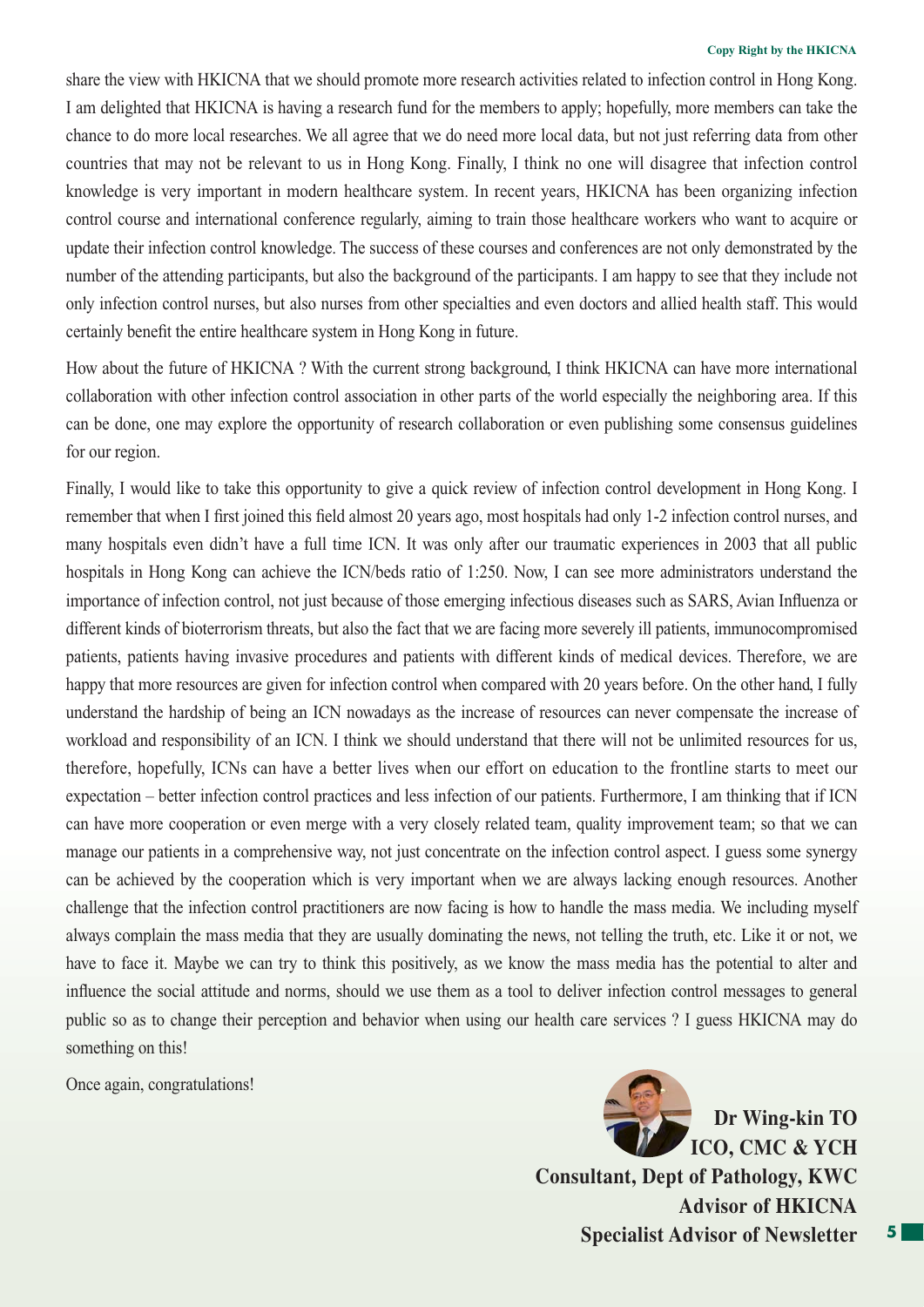### **Dear HKICNA,**

Congratulations! What an auspicious occasion, both to celebrate the growth and accomplishments already achieved, and to plan for the future. Twenty years is long enough to have a good sense of the past and the potential for the future.

Although I am far from Hong Kong and have only been there 4 times, I can see some of your accomplishments clearly: You foster a sense of cooperation, a strong reach for excellence, and a climate of development and innovation. You support less well-developed organizations in the region and reach out to other disciplines. You work together and have fun together and expect to keep doing this for a long time, and you incorporate laboratorians, physicians and others into your mix. You have faced the great difficulty of SARS and the potential for influenza with grace and perseverance that is admired by me and many others.

You asked me to think about the future and what the HKICNA could contribute to the country and to the field on infection prevention. Research. Most of the research reported comes from countries with huge budgets and little experience outside that narrow world. All the teaching is based on that experience and it is not relevant for most of the world. The priorities are often wrong and so is the direction. So my first recommendation would be to conduct research that would outline more clearly what is important in Hong Kong and in the region you support. The second suggestion would be to identify some of the unsolved problems and improve one or more of those situations. An example from the 2008 conference was the person who asked, "What can we do about women who come from other places, arrive in the ER with no prenatal care and already in labor?" That whole issue of community education, hospital and public resources coming together is huge. It is exactly the sort of tough challenge your capable group could master.

Again, congratulations and best wishes,



**Past Chair, International Federation of Infection Control Research Review panel of HKICNA**

\* \* \* \* \* \* \* \* \* \* \* \*

### **Dear HKICNA**,

First of all, sincere congratulations to all concerned on your 20th anniversary.

Many of the faces and names I remember from the early years are now senior, highly experienced, respected staff and continue to be very active in promoting the training, practice and audit of infection control in both public and private health institutions in Hong Kong. Infection Control is now a well recognized and mature service. As a group you have many achievements, both past and present, of which you can be proud. As we all know, infection control in Hong Kong, especially at the beginning was neither glamorous, high profile or popular from a nursing career perspective, but as a group--- through hard work, training, commitment, team work and the use of hard data along with evidence based practice--- you have provided highly valued and respected support to both patients and clinicians. Over the past few years in our health care services we have faced challenges from many infectious hazards-- some old and some new-- where infection control expertise was critical to successful containment of the risks. **<sup>6</sup>**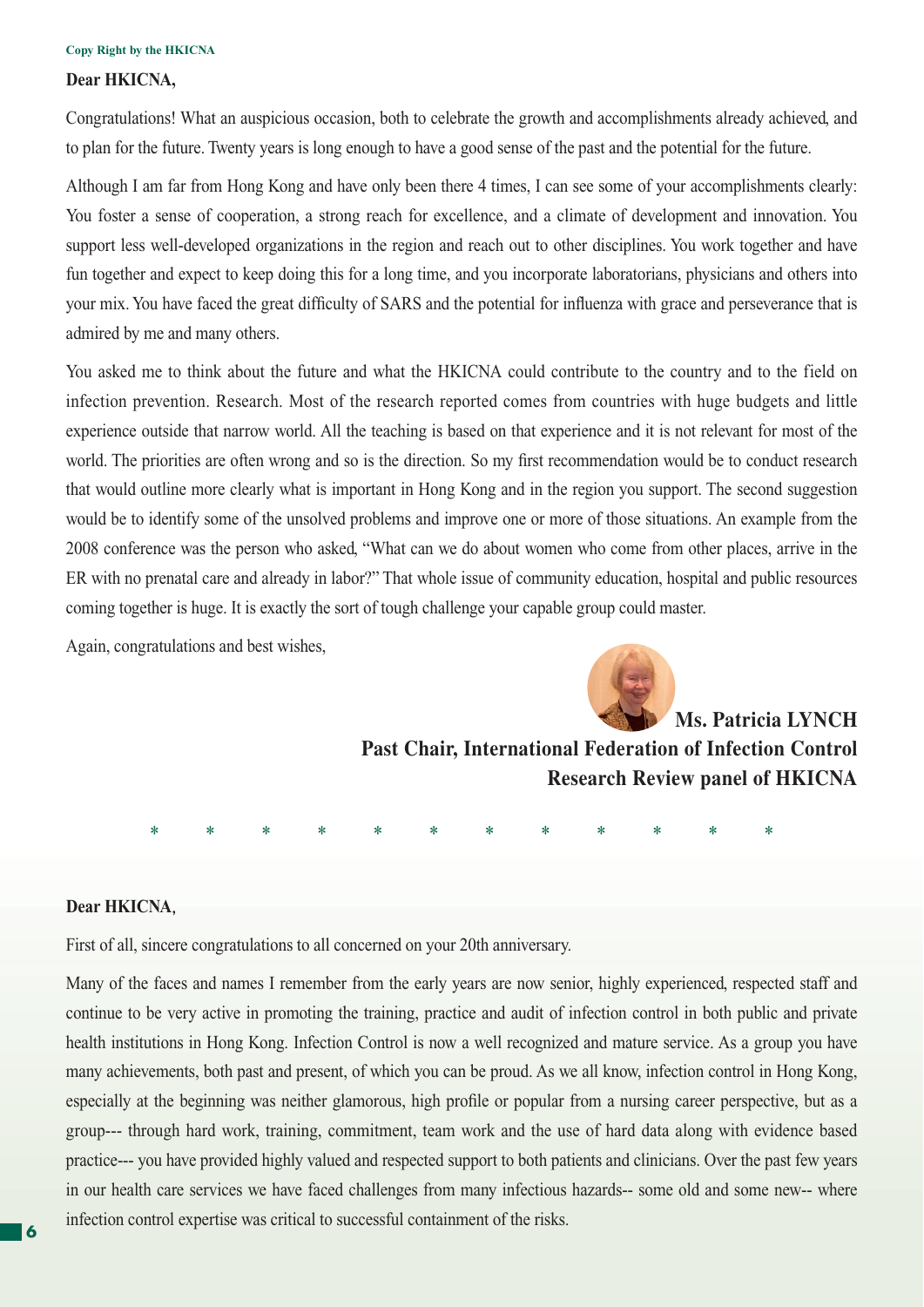I here mention just some of the factors which, from a personal point of view, I think have contributed to your success

- 1. As a group and from very early days you were most willing to share information between institutions on good practice and current infection control hazards-- often informally but nonetheless effective in providing early warnings, especially in a pre IT networked era. Teams in different hospitals together formed a cohesive group and supported each other, especially during difficult periods or when sharing best practice. There is pride in the recognition, both internal and external, of your professionalism, leadership and effective teamwork.
- 2. The need for benchmarking performance internationally has been widely accepted from the very beginning.
- 3. Effective communication and teamwork with colleagues in key areas such as laboratory, administrative, CSSD, pharmacy and clinical staff has always been emphasized and remains a key component for successful infection control. ICNs are special in that they are one of the few teams within a hospital or institution who have the 'big picture' on activity and performance and so can move quickly to mobilise support hospital wide when needed. Requests for expert infection control comment now come from all aspects of health care planning and service delivery--- from the design of buildings to how to safely manage patient workload during the 'winter surge'.
- 4. Challenging a clinical team leader or senior manager on patient care or asking for resources is never easy, but ICNs in Hong Kong have shown that this can be done successfully with the help of hard local data, along with a positive and constructive attitude. Occasionally courage and determination are needed to deal with a difficult or crisis situation. Many other HK nurses could learn such skills from ICNs.
- 5. The concept of quality of care within health care services for patients and staff, with associated measurements of process and outcomes, has become increasingly important. ICNs are already well trained and knowledgeable on these principles and practices.
- 6. There is a strong and ongoing commitment to continuing education, research, training (including postgraduate) and mentorship, not just within staff of your own specialty but also the spreading of knowledge and skills to all front line staff. Long may this continue.

It is good to celebrate all that has been achieved over the past  $20 + \text{years}$ .

What of the next 20 years? Many infection control challenges remain-- why, for example, is it so difficult for front line staff to protect themselves and their patients by maintaining good hand hygiene? Undoubtedly new challenges will also emerge as medical technology develops, new and known infectious hazards appear or resist control, and patients become empowered.

It is my sincere hope that you can build on your existing strengths to meet all these old and new challenges in future, so that in 20 years time, you and your successors will look back in the knowledge that as much has been achieved as you and your predecessors did in the first 20 years.

Congratulations to you all and best wishes for the future.



**Dr Helen TINSLEY Retired Hospital Chief Executive, CMC Advisor of HKICNA**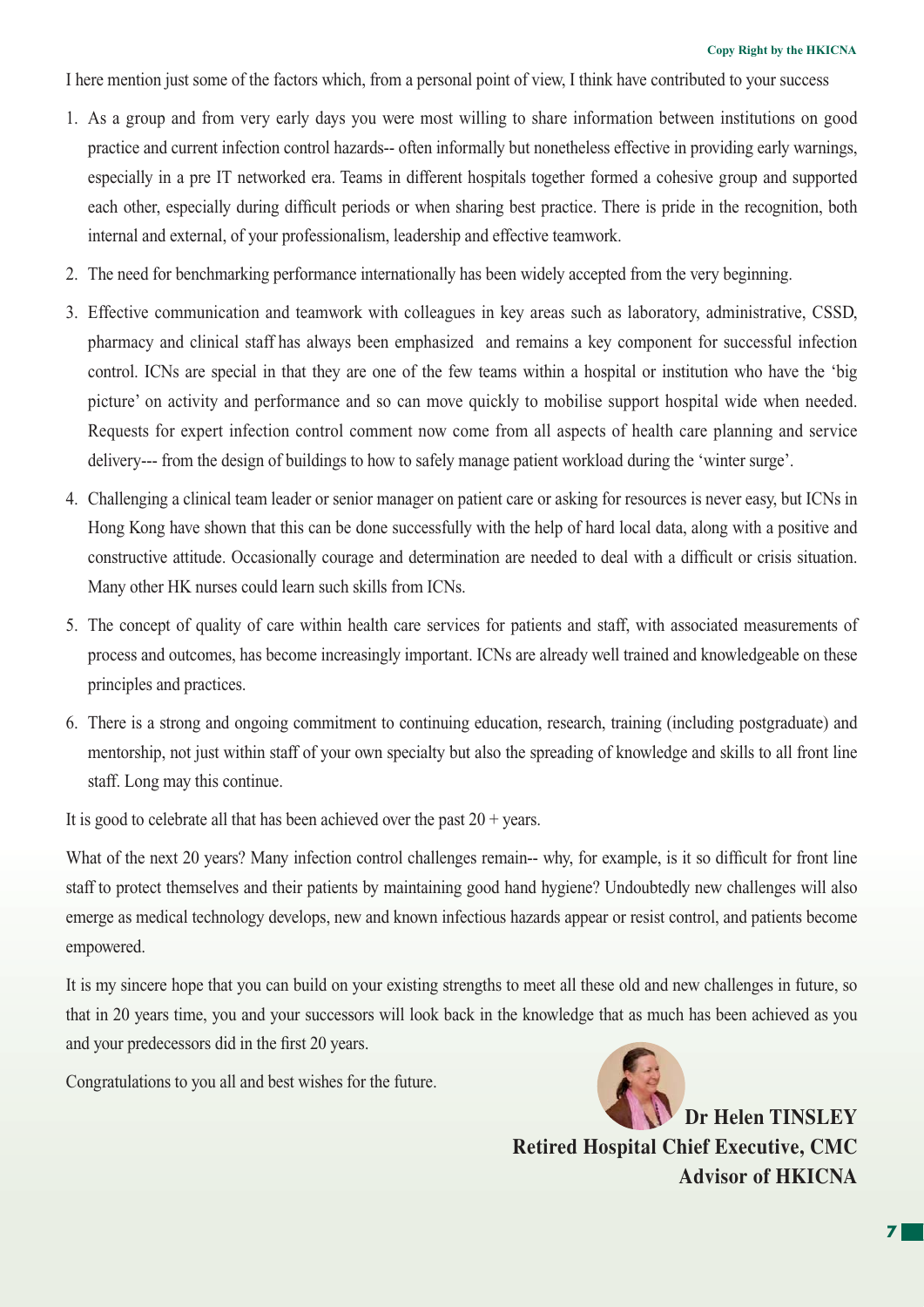### **Dear Colleagues of Hong Kong Infection Control Nurses' Association,**

Congratulation to you all for your accomplishments in the last 20 years and many happy returns on your 20<sup>th</sup> Anniversary. I feel indeed very honoured to share my feelings in this special occasion. The first thing comes to my mind is the question on succession: do we have a succession plan for potential leaders in Infection Control and why succession plan matters.

The need for having a line of executives and professional talents in place, and the practical need for succession planning, regardless of the size of an organization or professional group, is something people have written a lot already. Clearly, this is something our Infection Control colleagues need to think about seriously.

There is a good reason to a succession plan, which is for the good of an organisation's human capitals. Continuing our infection control development beyond one generation of leaders requires planning. A succession plan smoothes the transition and ensures the continued success of what we have been pursuing. A succession plan is as important as a strategic development plan of any organization.

It is inevitable that leaders will retire or leave the current positions and successors are needed. The odds that the "perfect" person will find his or her way to a leadership opportunity at just the "right" time are so improbable that not planning for it is ludicrous. However, a great deal can be done if we put the plan in a definite timeframe to develop leader (s), whether it involves job rotations in different functional areas, international assignments or mentoring. While succession planning is a challenging task, it is worth taking on as we could watch our Infection Control professionals grow and succeed the work of the Association.

A succession plan has been developed to expand the 'Infection Prevention and Control' future plan 2009 of NHS Trust in UK. How about us in Hong Kong? This issue cannot be ignored if we want to keep the good work going by calling on new capability.

Once again, congratulation and best wishes.



## **Council: 2009-2010**

The election for Council: 2009-2010 was completed in December 2008. HKICNA has to thank the ordinary members who took part in the election.

The results will be endorsed in the coming Annual General Meeting scheduled on 9th May 2009. The term of the council members is two calendar years.

Members of Council of 2009-2010 are listed below:

**8**

| <b>Executive Members</b>                                      | <b>Other Members</b>        | <b>Alternate Members</b>                                           |
|---------------------------------------------------------------|-----------------------------|--------------------------------------------------------------------|
| Chairman: LAM Hung-suet, Conita<br>(CICO Office, HAHO)        |                             | CHING Tai-yin, Patricia (QMH) CHEUNG Kit-chiu, Elizabeth<br>(HKSH) |
| Vice-Chairman: LEUNG Fat-ying, Annie (CMC) KAN Chun-hoi (TMH) |                             | LAM Siu-sheung (PMH)                                               |
| Secretary: WONG Wai-ching, Isadora<br>(DKCH)                  | LEE Suet-yi, Shirley (QEH)  |                                                                    |
| Treasurer: OR Mei-chun, Agnes (KH)                            | TAI Wai-ming, Josepha (QMH) |                                                                    |
|                                                               | TSOI Wai-lun (UCH)          |                                                                    |
|                                                               | YIP Kam-siu, Ida (PYNEH)    |                                                                    |

HKICNA would like to acknowledge the council members of 2007-2008 for their dedication.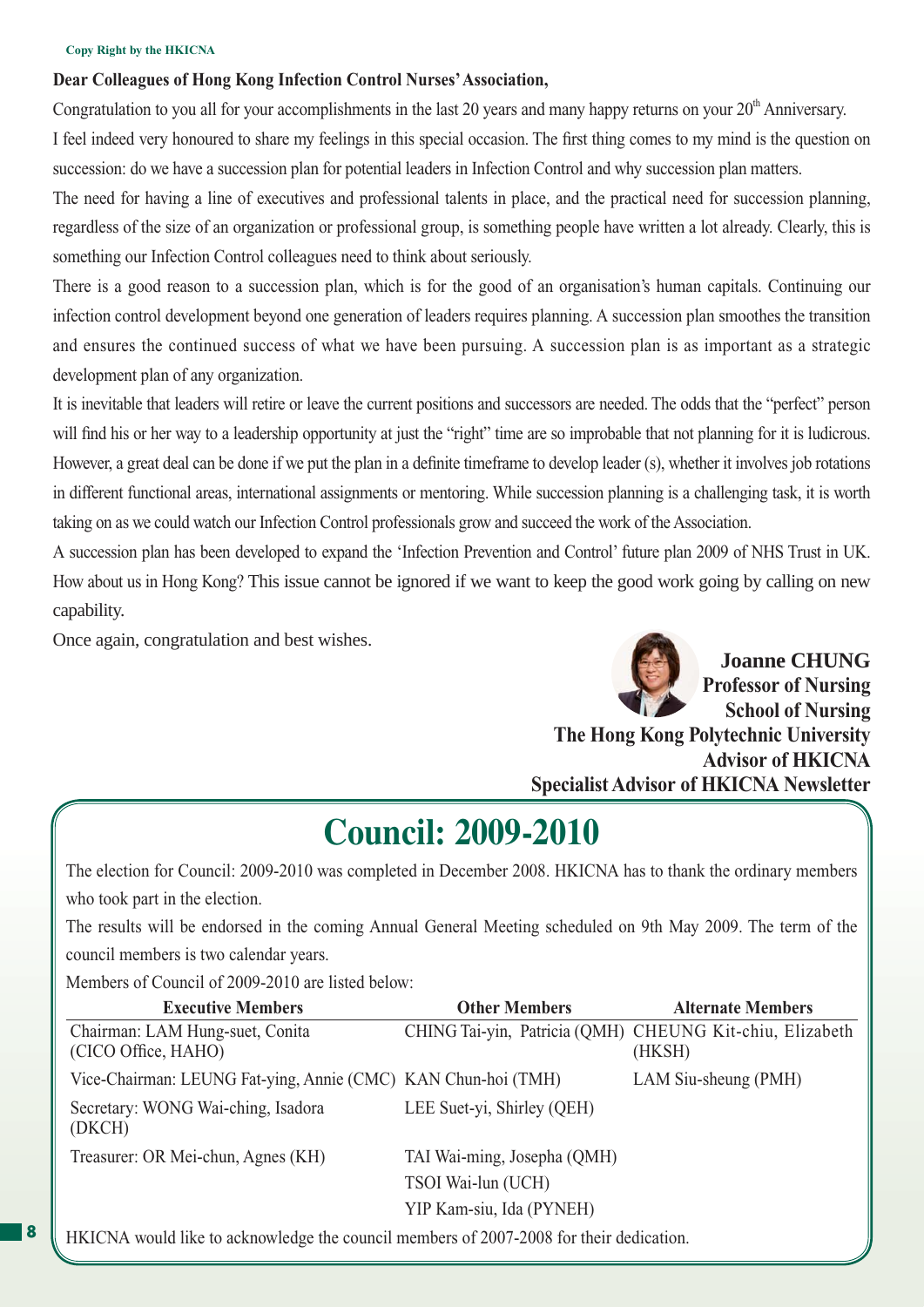**Below are submissions invited from the authors of successful poster submissions of the 3rd HKICNA conference.**

## **A case - control study on the duration of antimicrobial prophylaxis for hepato-biliary surgeries**

**Ivan WONG, RN, PgD, Lisa WONG, RN, BScN, Josepha TAI, RN, MHSc(N), Patricia CHING, RN, DNA. Infection Control Unit, Queen Mary Hospital**

## **Introduction**

Antimicrobial prophylaxis in surgery plays an important role in reducing the rate of postoperative wound infection, preventing the postoperative mortality and morbidity, reducing the cost of health care, and shorten the length of hospitalization. To achieve these, antibiotics selected for prophylaxis in surgery should be effective against most pathogens and should be administered at the right time such that there were adequate antibiotic concentrations in the tissue when the skin incision was made.

In Queen Mary Hospital (QMH), antimicrobial prophylaxis is recommended for hepato-biliary surgeries<sup>1</sup> (e.g. hepatectomy, pancreatico-jejunostomy, wedge resection of liver, Kasai operation, exploration of the common bile duct, Whipple operation etc.) as surgical prophylaxis is beneficial in operations that involve entry of the gastrointestinal tract.<sup>2</sup> Additionally antimicrobial prophylaxis is advised to be discontinued within 24 hours for prolonged usage has not shown beneficial in prevention of surgical site infection, whereas it might increase the chance of emergence of resistant microbial strains to these antimicrobial agents if prolonged use.2

The infection control team in QMH with the wound surveillance program and antibiotics stewardship program monitors closely the selection, the timing and the duration of the antimicrobial prophylaxis in surgery. In particular, guideline was set to limit the use of antimicrobial prophylaxis in clean-contaminated surgery for not more than one day. Any surgeon who was not in compliance with the endorsed guideline will be issued with an antibiotic audit letter signed by the Consultant of the Division of Microbiology.

## **Aim**

The aim of the study was to review the antimicrobial prophylaxis in hepato-biliary surgeries as its past compliances was fair.

## **Method**

A retrospective case-control study was conducted from year 2002 to 2007 in QMH, a 1400 bed tertiary care hospital. All elective and emergency hepato-biliary surgery wounds that were classified as clean-contaminated were reviewed.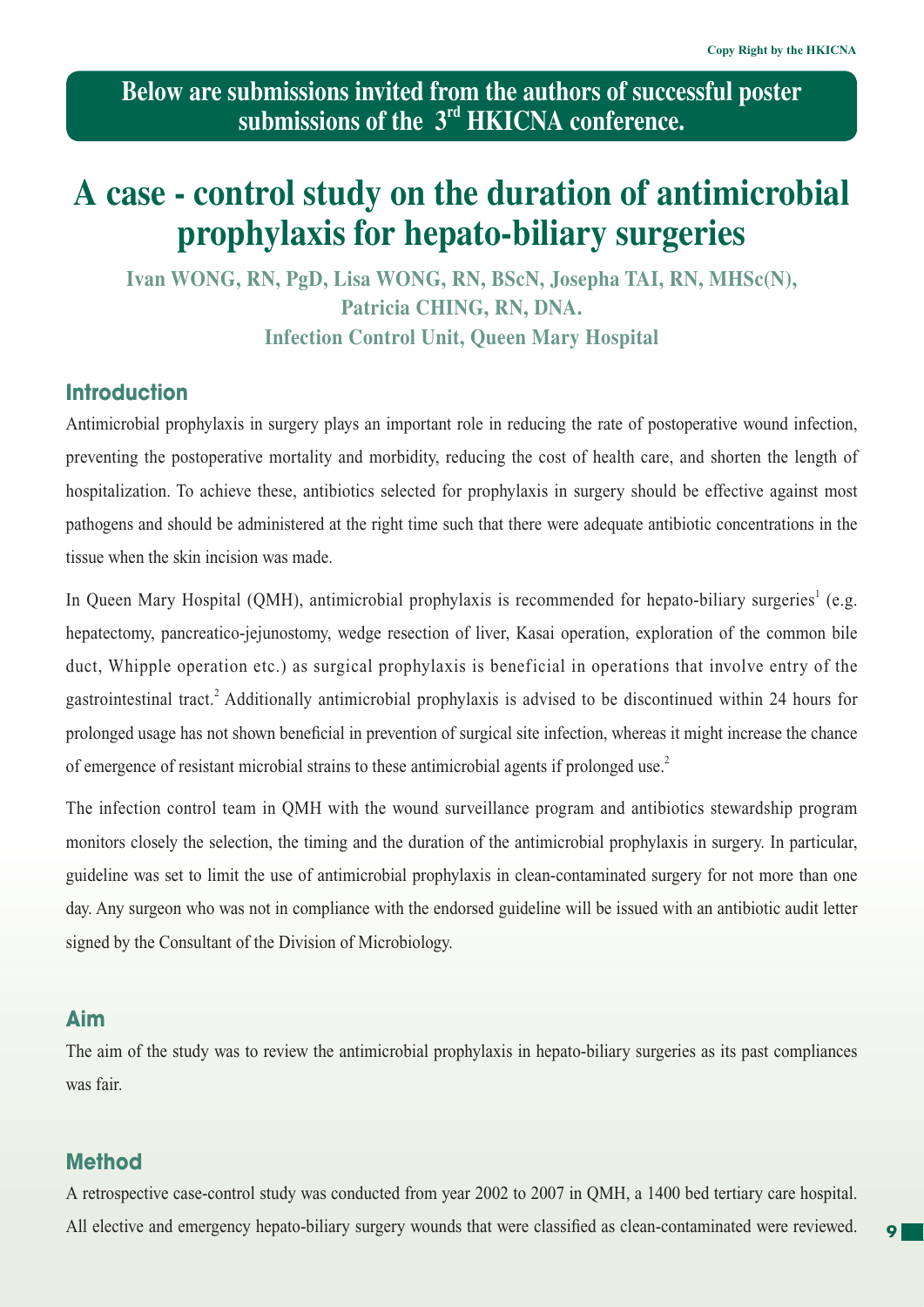Patient developed surgical site infection within 30 days of operation was classified as case whereas control was patient with no evidence of infection. As for the diagnosis of surgical site infection (SSI), it was determined by the criteria set in the National Nosocomial Infection Surveillance (NNIS).<sup>3</sup>

Prospective data on the selection, timing and duration of the antimicrobial prophylaxis was collected daily by the infection control nurse who then input the data into the surgical wound surveillance program for subsequent analysis.

## **Result**

Total 1259 patients that fitted the inclusion criteria were reviewed. Within which, 47.3% (596 patients) received antimicrobial prophylaxis for one day while the remaining 52.7% (663 patients) has more than one day surgical prophylaxis. In terms of SSI, 22 patients in the one day antibiotic prophylaxis group developed SSI, making the SSI rate to be 3.7%. As for the group that has more than one day (range 2 to 7 days) antibiotic prophylaxis, 24 patients reported to have SSI with SSI rate 3.6%.

Univariate analysis between the two groups reviewed no statistically difference in the SSI rate (OR 1.02,  $p = 0.93$ , 95% C.I. 0.54 and 1.91).

| Duration                        | Patient with SSI | Patient without SSI | Total patients |
|---------------------------------|------------------|---------------------|----------------|
| Antibiotics for 1 day           |                  | 574                 | 596            |
| Antibiotics for more than 1 day | 24               |                     | 663            |

Remark: p>0.93, OR: 1.02, 95%CI: 0. 54-1.91

## **Conclusion**

Reviewed data showed that antimicrobial prophylaxis given more than one day did not contribute to the reduction in SSI. Instead prolonged antibiotics administration would increase medical cost and staff workload. In future, the infection control team would continuously monitor the compliance of antimicrobial prophylaxis especially in the hepato-biliary surgeries.

### **Reference**

- 1. Antimicrobial prophylaxis in surgery. (1999). The medical letter. 41 (issue 1060).
- 2. Bratzler, D.W., Houck, P.M. (2005). Antimicrobial prophylaxis for surgery: an advisory statement from the National Surgical Infection Prevention Project. The American Journal of Surgery. 189: 395-404.
- 3. Mangram A.J., Horan, T.C., Pearson, M.L. (1999). Guideline for prevention of surgical site infection. American Journal of Infection Control. 27: 97-132.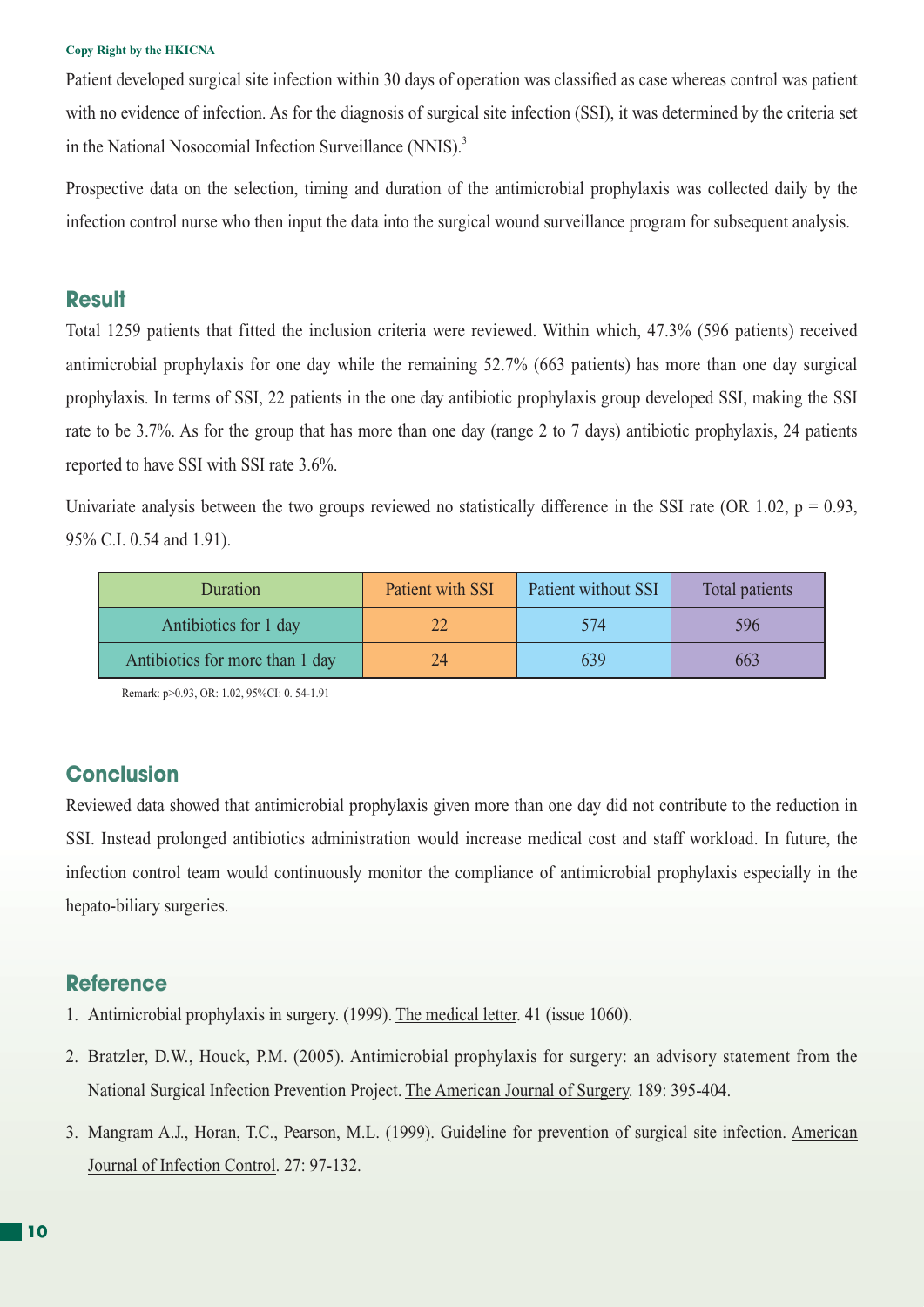# **Using Isolation room for controlling MRSA**

**Carol LEUNG, RN, BScN; Hau-ling TANG, RN, BScN; Chi-ping CHEN, RN, BScN. Infection Control Team, Yan Chai Hospital**

## **Background**

Methicillin Resistant Staphylococcus Aureus (MRSA) is one of the most common nosocomial pathogens in hospital and commonly causes serious and potentially life threatening infections, such as bloodstream infections, surgical site infections, or pneumonia. Numerous reports have shown that MRSA infections increase not only the morbidity but also the duration of hospitalization (1-3).

Widespread contamination of the hospital environment with MRSA was reported (4) and Lemmen et al suggests that the inanimate environment serves as a secondary source for MRSA. (5) There is also evidence suggesting beneficial relationship between private rooms and reduction in risk of acquiring Multi-drug resistant organisms (MDRO). (6)

Furthermore, CDC (2006) recommends to assign priority for single patient rooms to patients with known or suspected MDRO colonization or infection ,when single patient rooms are available and UK guideline (2006) also recommends "isolation should be in a designated closed area".

Therefore, isolation of MRSA patients in a designated single room has been initiated in an acute hospital as one of the measures to control hospital-acquired-MRSA incidences including colonization and infection.

## **Objective:** Period of the study

To control hospital acquired MRSA incidences. June 2007 till May 2008

## **Method:**

**Study design :** an interventional study. **Definition of Hospital-Acquired MRSA :** a patient is reported MRSA positive in a clinical specimen 48 hours after admissions or the MRSA is associated with previous admission of the study hospital. This included infection and colonization. **Intervention :** A patient would be placed into an isolation room for contact precautions immediately after MRSA was reported positive. This intervention was initiated in December 2007. Daily, Infection Control Nurse (ICN) performed laboratory-based surveillance and reviewed all MRSA positive reports. ICN would review each new MRSA patient notes and monitor the contact precaution compliance which included the monitoring of putting a MRSA patient into an isolation room. If the MRSA patient was not placed into an isolation room, ICN would ask the ward nurse the reason why and advised to follow.

## **Results:**

The results are summarized below:

| <b>Period</b>                                                                            | <b>BEFORE Intervention</b>  | <b>AFTER Intervention</b>                     |  |
|------------------------------------------------------------------------------------------|-----------------------------|-----------------------------------------------|--|
|                                                                                          | June 2007 to November 2007. | December 2007 to May 2008.                    |  |
| Placement of MRSA patients into a $46\%$ (37/83)<br>single room for contact precautions  |                             | $82\%$ $(80/97)$                              |  |
| MRSA Hospital Acquired Infection $/$ 3.1 $/$ 1000 patient admission<br>Colonization rate |                             | $\left  2.8 / 1000 \right $ patient admission |  |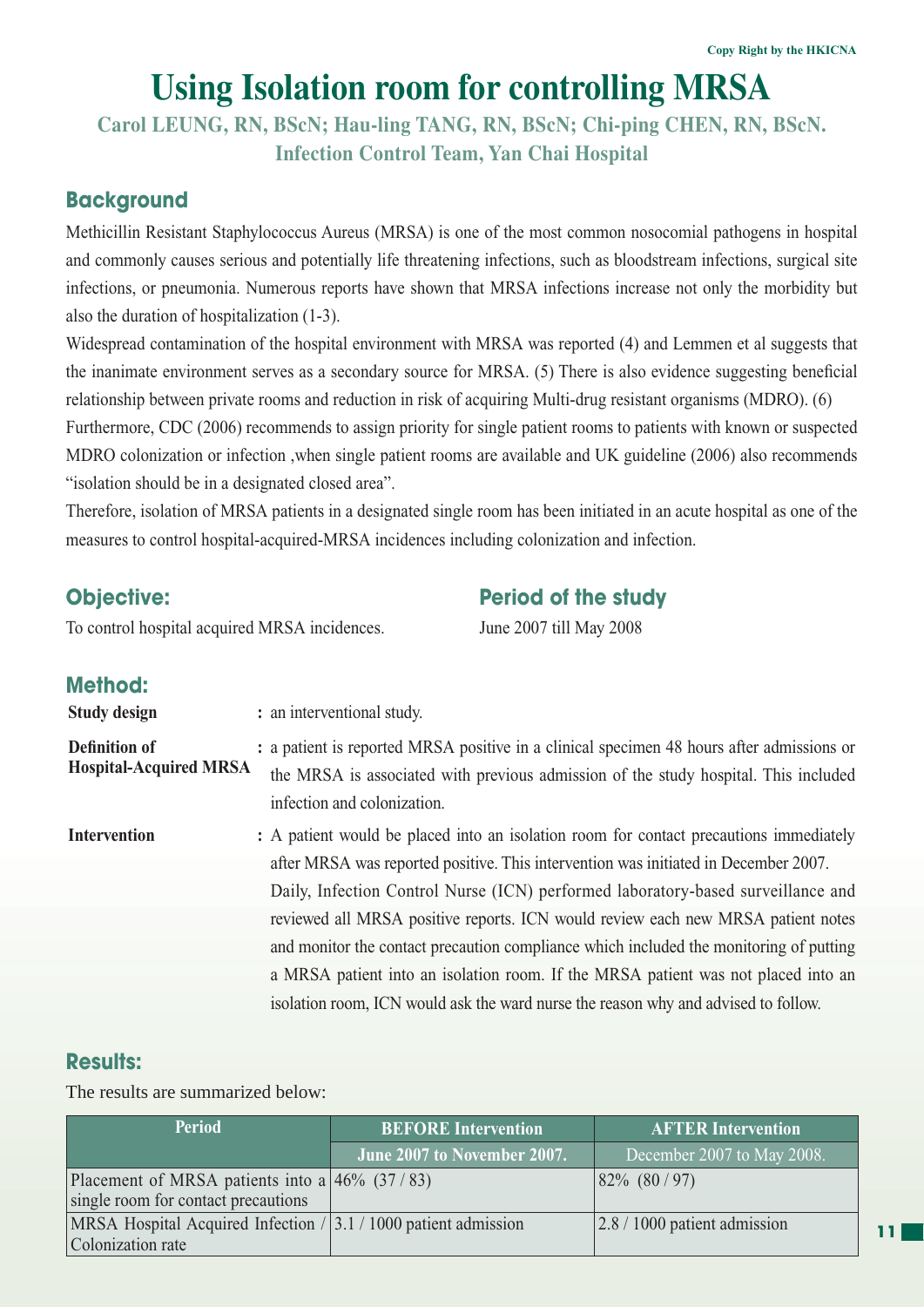Before the intervention had been initiated, there were 46% (37 out of 83 patients) of MRSA patients placed into an isolation room for contact precaution. It increased to 82% (80 out of 97 patients) after implementing the intervention while the MRSA HA rate fell from 3.1 to 2.8 per 1000 patients admission.

## **Conclusion:**

The result demonstrates that the Hospital Acquired MRSA rate fell from 3.1 to 2.8 / 1000 patients admission after initiating intervention. It suggests that placing MRSA patient into a single room for contact precaution is effective to control the MRSA transmission in the hospital.

## **References :**

- 1. Cosgrove SE, Qi Y, Kaye KS, Harbarth S, Karchmer AW, Carmeli Y: The impact of Methicillin Resistance in Staphylococcus Aureus bacteremia on patient outcomes: mortality, length of stay, and hospital charges. Infect Control Hosp Epidemiol 2005, 26:166-174.
- 2. Abramson MA, Sexton DJ: Nosocomial methicillin-resistant and methicillin-susceptible Staphylococcus aureus primary bacteremia: at what costs? Infect Control Hosp Epidemiol 1999, 20:408-411.
- 3. Engemann JJ, Carmeli Y, Cosgrove SE, Fowler VG, Bronstein MZ,Trivette SL, riggs JP, Sexton DJ, Kaye KS: Adverse clinical and economic outcomes attributable to methicillin resistance among patients with Staphylococcus aureus surgical site infection. Clin Infect Dis 2003, 36:592-598.
- 4. Hardy KJ, Oppenheim BA, Gossaub S, Gao F, Hawkey PM. A study of the relationship between environmental contamination with MRSA and patients' acquisition of MRSA. Infect Control Hosp Epidemiol 2006; 27:127-132.
- 5. Lemmen SW, Hafer H, Zolldann D, Stanzel S, Lutticken R. Distribution of multi-resistant gram-negative bacteria in the hospital enviroment. J of Hosp Infect 2004, 56;191-197.
- 6. Mulin B, Rouget C, Clement C, Bailly P. et al. Association of private rooms with ventilator-associated Acinetobacter Baumanii pneumonia in a surgical ICU. Infect Control Hosp Epidemiol 1997; 18:499-503.

# **4th International Congress of APSIC - Macau SAR 5-8 July 2009**

Theme: Safer Hospital, Safer Community **Early Bird: 15 April 2009** http://www.apsic2009.org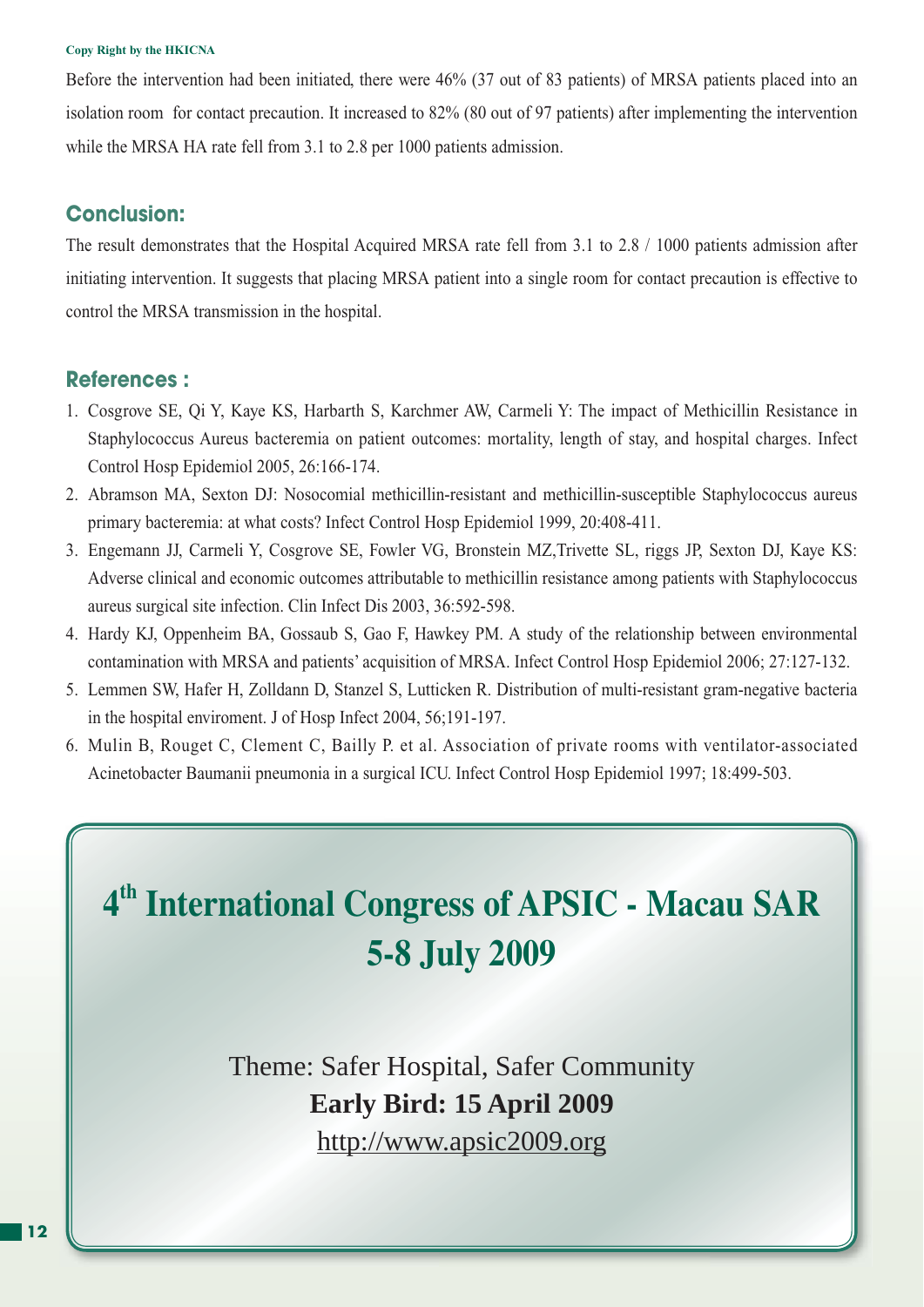# **An Experimental Study On The Source Of Fungal Spores At An Adult Bone Marrow Transplant Unit**

**Lisa WONG, RN, BScN , Ivan WONG, RN, PgD , Josepha TAI, RN, MHSc(N), Patricia CHING, RN, DNA. Infection Control Unit, Queen Mary Hospital**

## **Background**

The Bone Marrow Transplant (BMT) unit of Queen Mary Hospital was opened since year 1990 for patients undergoing haemopoietic stem cell transplants. All positive pressure isolation rooms are equipped with high efficiency particulate air (HEPA) filters (CDC, 2000) and are changed every 12 to 18 months with air sampling performed accordingly. To protect the immunocompromised patients further, rooms are cleansed daily with beddings all changed. Though cotton pillows could not be washed as if other linen, the pillow cases are changed daily and the plastic pillow cover are discarded on every patient discharge.

In October 2006, a dramatic increase in the number of particle was found inside one patient room in the BMT unit during air sampling after changing of the HEPA filter. It was discovered that a cleaner had just changed all the beddings including the plastic pillow cover and with vigorous shaking of the cotton pillow, leading to the hypothesis that the environmental contamination might be linked to the shaking of the cotton pillow. An investigation has to be conducted to determine the number of particles and the type of organisms dispersed from different types of pillow under conditions of shaking and not.

## **Methodology**

An exploratory study design was used to determine the particle count and identify the types of organisms in the following conditions with sequence of (1) pillow with no cover, (2) pillow with plastic cover and pillow case, (3) shaking pillow with plastic cover and pillow case, and (4) shaking pillow with no cover.

Particles of size 0.5 and 5 microns (um) were count up using a particle counter (IQAir Particle Scan model) which was placed on a bedside table 20 inches away from the head of the bed. Both the highest and lowest readings shown within 2 minutes on the LED display were recorded. Subsequent air sampling for culture was initiated after room cleansing with the air sampler (Pbi model) placed on the bedside table in one of the patients' room, directly in front of the pillow and 20 inches away from the head of the bed. Three types of pillows were studied and that included the current cotton pillow and the other two new ones, latex and latex foam. The air sampler collected 1000 liters of air in 10 minutes and the sabouraud

plates were incubated at room temperature for 5 days with colonies of organisms counted and identified by standard methods used in laboratory.

## **Results**

Cotton pillow when shake with no cover dispersed extensive numbers of particles as shown in Table 1, whereas latex foam rubber pillow in comparatively dispersed less number of large particles (5 um).

|                   |                                                 | Particle size (um) |           |
|-------------------|-------------------------------------------------|--------------------|-----------|
| Pillow            | Investigation                                   | 0.5                | 5         |
| Cotton            | Pillow only                                     | $14 - 353$         | $0 - 14$  |
|                   | Pillow with plastic cover and pillow case       | 14 - 268           | $0 - 14$  |
|                   | Shake pillow with plastic cover and pillow case | $28 - 621$         | $0 - 14$  |
|                   | Shake pillow only                               | 452 - 1822         | $14 - 84$ |
| Foam              | Pillow only                                     | $42 - 339$         | $0 - 14$  |
|                   | Pillow with plastic cover and pillow case       | $42 - 298$         | $\Omega$  |
|                   | Shake pillow with plastic cover and pillow case | $70 - 480$         | $0 - 28$  |
|                   | Shake pillow only                               | $42 - 494$         | $0 - 28$  |
| Latex foam rubber | Pillow only                                     | $0 - 211$          | $\Omega$  |
|                   | Pillow with plastic cover and pillow case       | $0 - 314$          | $0 - 14$  |
|                   | Shake pillow with plastic cover and pillow case | $28 - 324$         | $\Omega$  |
|                   | Shake pillow only                               | $296 - 678$        | 0         |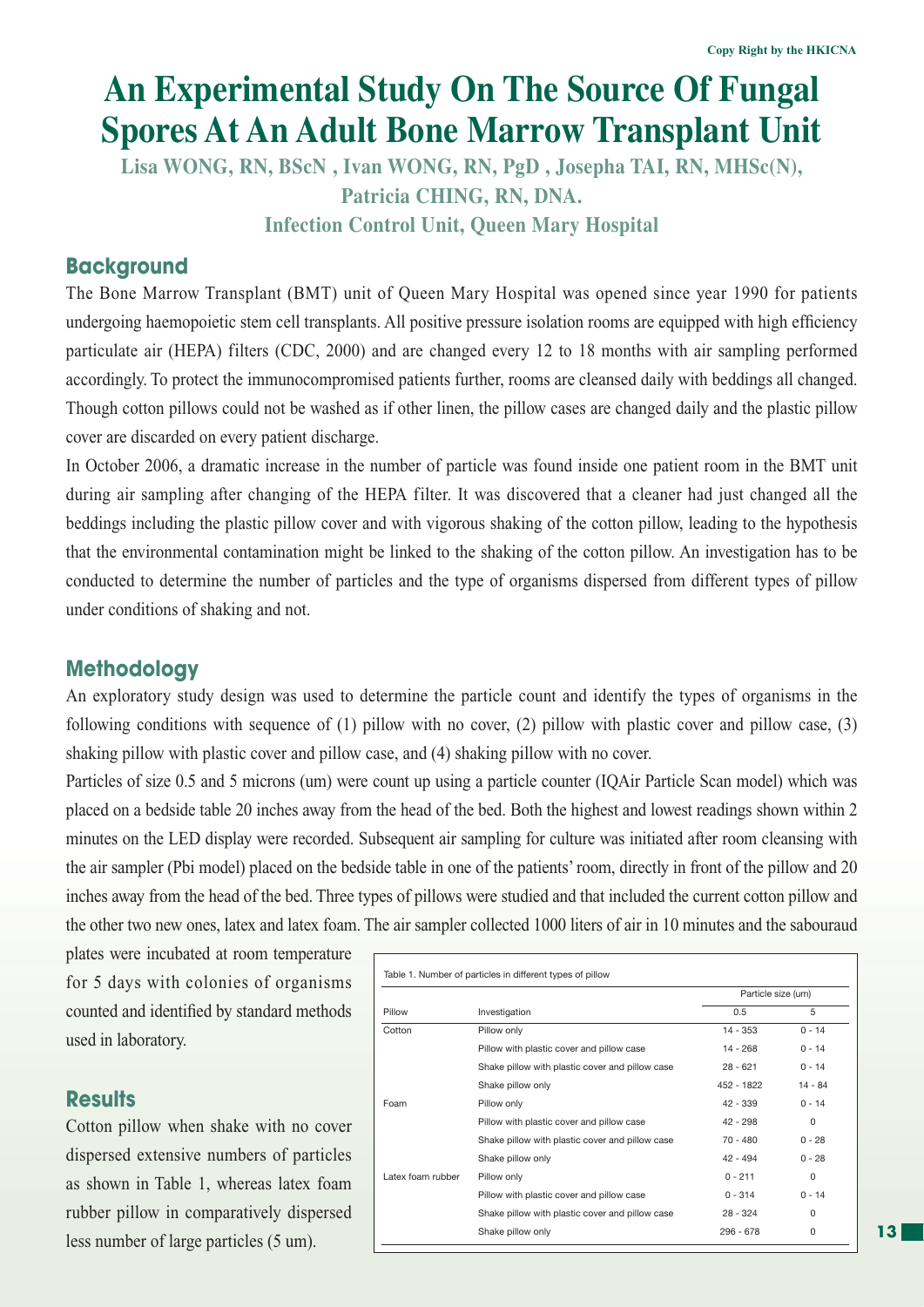Table 2 gives the number of colonies and species of fungi that were isolated from the 3 types of pillow on the sabouraud plates. Overall, 50% of the plates isolated Rhizopus species (6/12). Regarding to the number of colonies, cotton pillow no matter it has cover or not on shaking dispersed the highest number  $(p<0.001)$ .

| Pillow         | Investigation                                   | Colonies | Fungus                      |
|----------------|-------------------------------------------------|----------|-----------------------------|
| cotton         | Pillow only                                     | 1        | Syncephalastrum sp.         |
|                | Pillow with plastic cover and pillow case       | 0        |                             |
|                | Shake pillow with plastic cover and pillow case | 7        | Rhizopus sp.                |
|                | Shake Pillow only                               | Heavy    | Rhizopus sp.                |
| Foam           | Pillow only                                     | 3        | Rhizopus sp.                |
|                | Pillow with plastic cover and pillow case       | 1        | Rhizopus sp.                |
|                | Shake pillow with plastic cover and pillow case | 1        | Rhizopus sp.                |
|                | Shake Pillow only                               | 1        | Rhizopus sp.                |
| Latex          | Pillow only                                     | $\Omega$ | Cladosporium sp.            |
| foam<br>rubber | Pillow with plastic cover and pillow case       | 1        | Phaeoannellomyces werneckii |
|                | Shake pillow with plastic cover and pillow case | 2        | Mycelia sterilia            |
|                | Shake Pillow only                               | 1        | Cladosporium sp.            |

## **Discussion**

Efforts have been placed in preventing exposure to fungal spores by maintaining a low level of humidity, keeping windows closed, repairing water leaks, cleaning regularly with bleach-based products and proper maintenance of the heating, ventilation, and air conditioning (HVAC) system. Nevertheless, given that we spent one third of our time sleeping with proximity of the respiratory tract to the pillow, immunocompromised patients will mostly be at risk if pillow is inhabited by house dust mite which eat fungi and in turn, the fungi using the house dust mites' faeces as a major source of nitrogen and nutrition (along with human skin scales) hence there is a miniature ecosystem inside the pillows.

Woodcock et al. (2005) claimed that Aspergillus was the most common fungus found in pillows, whereas our study revealed that majority of the fungal spores belongs to the mucorales though rarely encountered but can cause life whelming systematic infection. The difference might be related to the methodology as air sampling can only capture particles that dispersed into the air, thus our result cannot conclude that these are the only fungus inside the pillow. Conversely our study demonstrated that using plastic covers though cannot completely prevent fungal exposure, can greatly minimize the numbers of fungi being dispersed into the environment if used with washable pillows such as latex foam rubber. In summary, washable pillows should be in place to prevent fungal infection in those immunocompromised patients.

### **Conclusion**

Cotton and foam pillows compared with the latex foam rubber contained more fungi species in especially the Rhizopus species, suggesting that cotton and foam pillows should not be used in high risk area of bone marrow transplant and hematology as infection risk could be posed to these severely immunocompromised patients. It is therefore highly recommended to use latex foam pillow in high risk areas as fungal contamination was shown to be a minimal. To date, the BMT unit has replaced all cotton pillows with latex foam rubber which can be washable in between patients.

### **Reference**

Centers for Disease Control and Prevention. (2000). Guidelines for preventing opportunistic infections among hematopoietic stem cell transplant recipients: recommendations of CDC, the Infectious Disease Society of America, and the American Society of Blood and Marrow Transplantation. MMWR. 49 (No. RR-10), 1-125.

Woodcock, A.A., Steel, N., Moore, C.B., Howard, S.J., Custoric, A. & Denning, D.W. (2005). Fungal contamination of bedding. Allergy. 61, 140-142.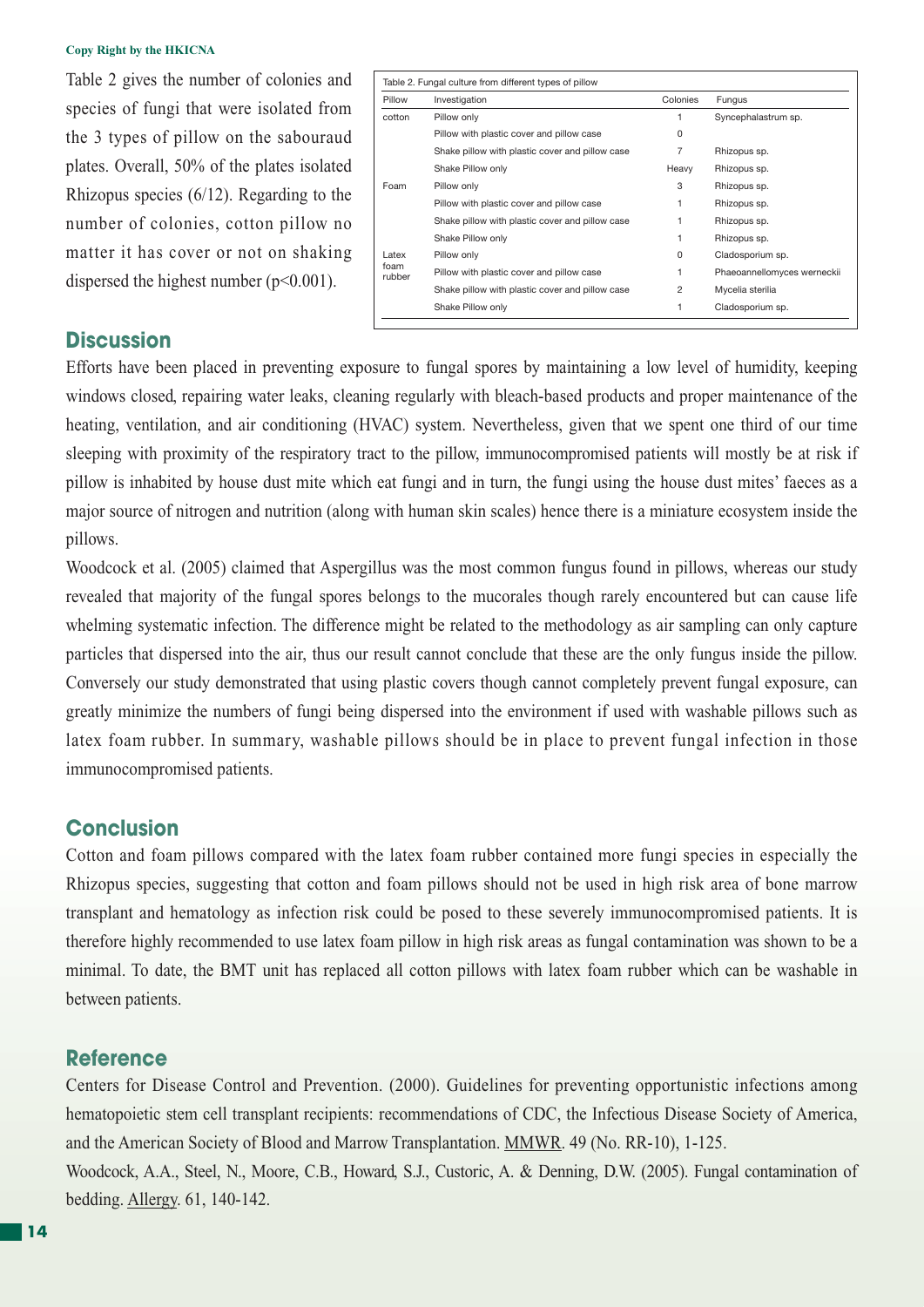# **News-clippings 3rd International Infection Control Conference – Breakthrough in Infection Control 30th August - 1st September 2008, Hong Kong**

## **Introduction:**

Hong Kong Infection Control Nurses' Association (HKICNA) organized the 3<sup>rd</sup> conference at HKCEC on 30<sup>th</sup> August till 1<sup>st</sup> September 2008. This event was jointly held with 5 collaborating societies including Hong Kong Emergency Nurses Association , Association of Hong Kong Operating Room Nurses, Hong Kong Society of Endoscopy Nurses , Hong Kong Sterile Services Management Association , and Hong Kong Society of Microbiology and Infection. Over 800 delegates joined us from 17 countries and 19 places including: Australia, China, Canada, Germany, Hong Kong, India, Korea, Macau, Malaysia, Nigeria, Philippine, Saudi Arabia, Singapore, Sweden, Switzerland, Taiwan, USA, U.K., and Vietnam. 23% and 20% of the delegates joined us from China and overseas respectively while 57%

were local ones.

The success of the conference was once again orchestrated by infection control, nursing and other health care professional. The next one has been scheduled on 27-29 August 2010.

Below are the highlights of the conference and the gala dinner to share with all of our members, especially for those who were not available to join us.

## **Opening ceremony: (photo 1-9)**

The opening ceremony of the conference was officiated by the Chief Infection Control officer: Dr SETO Wing-hong who is our dignitary international advisor.

## **Conference programs**

In the 2 days conference, there were 4 concurrent sessions on the first day while 3 on the following day. Totally, 21 scientific sessions, 2 keynote and 2 plenary sessions were run successfully. As usual, 2 half day pre-conference workshops were also held.

## **Gala dinner (photo 10-18) & lucky draw (photo 19-28)**

A gala dinner was held at East Ocean Seafood Restaurant at Wan Chai, Hong Kong. Over 250 participants including speakers, delegates and industries enjoyed this gala evening. A lucky draw of 10 watches, specially made for HKICNA by St. Gallen Horology Company Limited, was held.

## **Closing Ceremony: (photo 29-30)**

**15** A closing ceremony was held immediately after the last session. Speakers, guests , delegates and council members took part altogether to give it a perfect ending.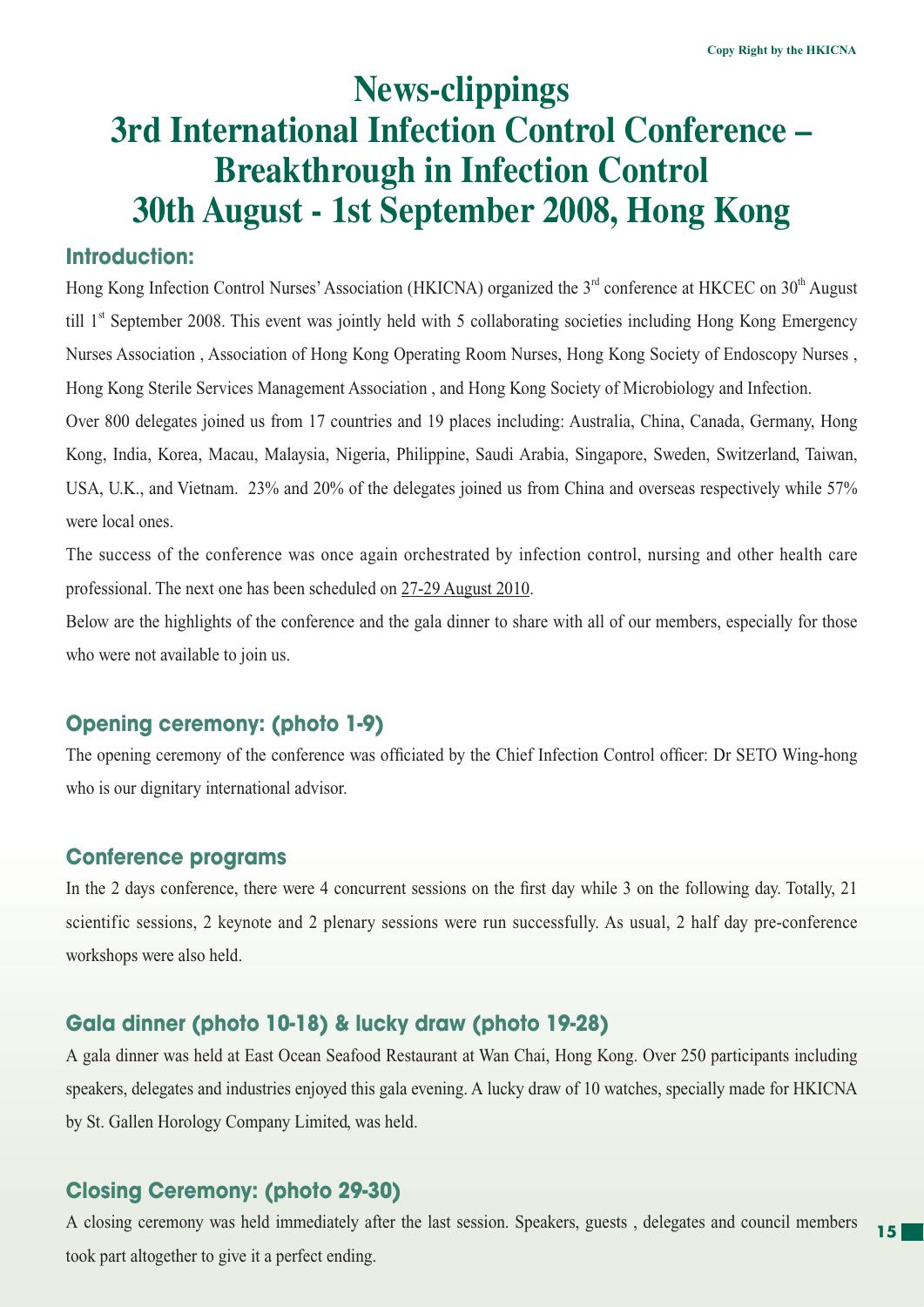## **Acknowledgment:**

HKICNA is indebted to the conference advisors & members of Scientific Committee including Professor Paul CHAN (Associate professor, CUHK), professor Joanne CHUNG (Professor, School of Nursing, HKPU), Dr Wing-hong SETO (CICO, HAHO & Cluster Director of Q & RM & Consultant, Microbiology, QMH), Dr Wing-kin TO (Consultant, microbiology, Department of Pathology, KWC; ICO, CMC & YCH), Dr Samson WONG (assistant professor, Microbiology, HKU) and Dr Raymond YUNG (Consultant in-charge, IDCTC, HAHO & Head, Infection Control Branch, CHP) for their kind support and advises.

HKICNA has to give heartfelt thanks to all speakers, chairs and co-chairs. Without their participation, mentorship, enthusiasm and support, this conference would never be possible. Our thanks have to be extended deeply to all Infection Control Nurses who made this conference a success.

Undoubtedly, we have to thank our collaborating societies including Hong Kong Emergency Nurses Association, Association of Hong Kong Operating Room Nurses, Hong Kong Society of Endoscopy Nurses, Hong Kong Sterile Services Management Association and Hong Kong Society of Microbiology. Wish to collaborate with them in 2010 and extend to other societies as well.

Lastly, but not the least, we sincerely acknowledge support from the industries including B. Braun Medical (HK) Ltd, BD Asia Ltd, Baxter Heathcare Ltd, Foot Specialist Footcare & Products Co. Ltd., Honeyclave Medical Ltd, ICNet Ltd, ICU Medical Inc. (USA), iCaves Limited, International Copper Asia, Johnson & Johnson (HK) Ltd, Kimberly-Clark Far East Pte Ltd, 3M Hong Kong Ltd, Mekim Ltd, Molnlycke Health Care, Peter's Choice Products Company, Safe Tech bio-Technological Products (HK) Limited, Science International Corporation, St. Gallen Horology Company Limited, Swedish Trading Company, Vickmans Laboratories Ltd, HKCEC and all others who supported this conference or HKICNA. Wish to have your continuous support again.

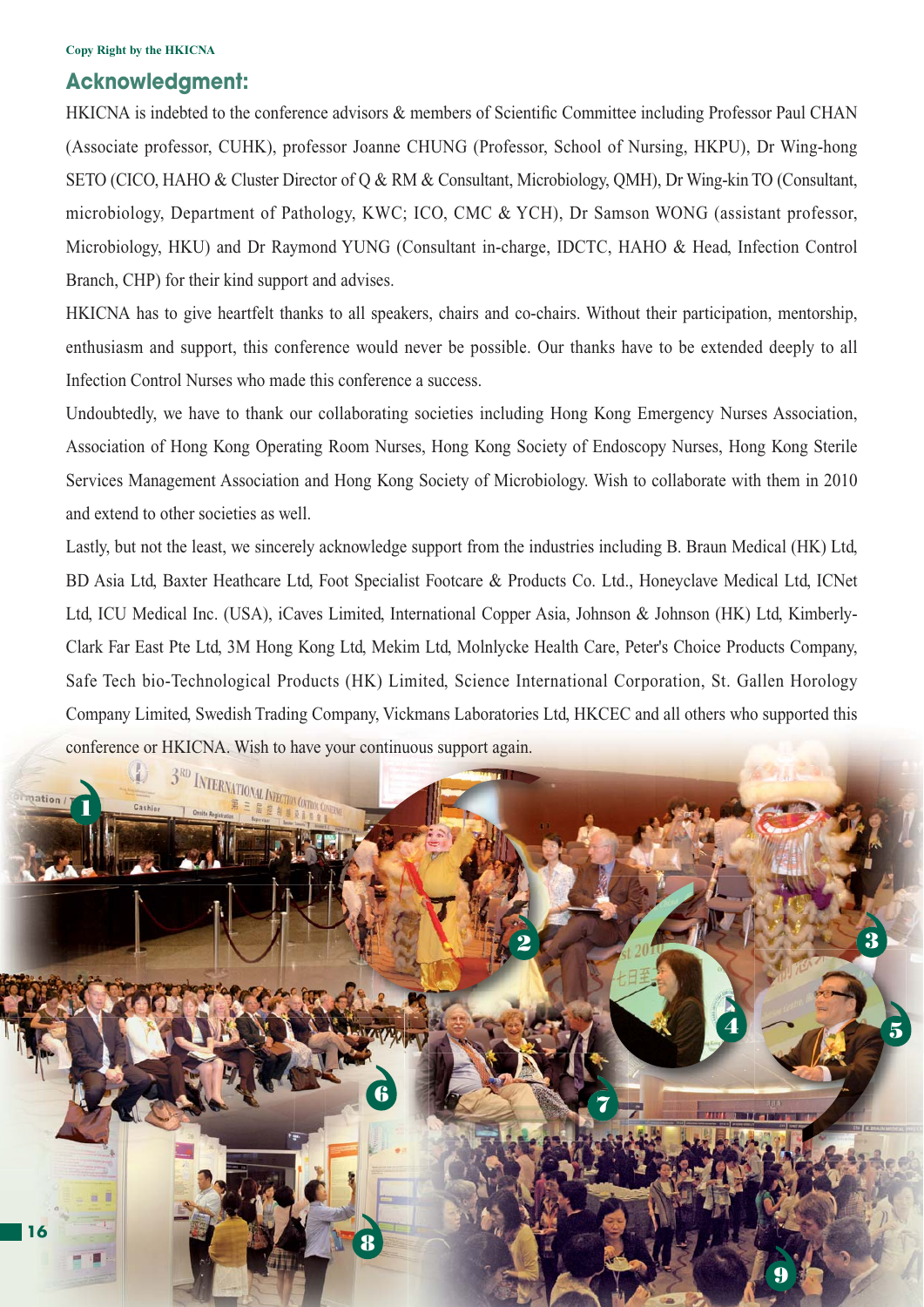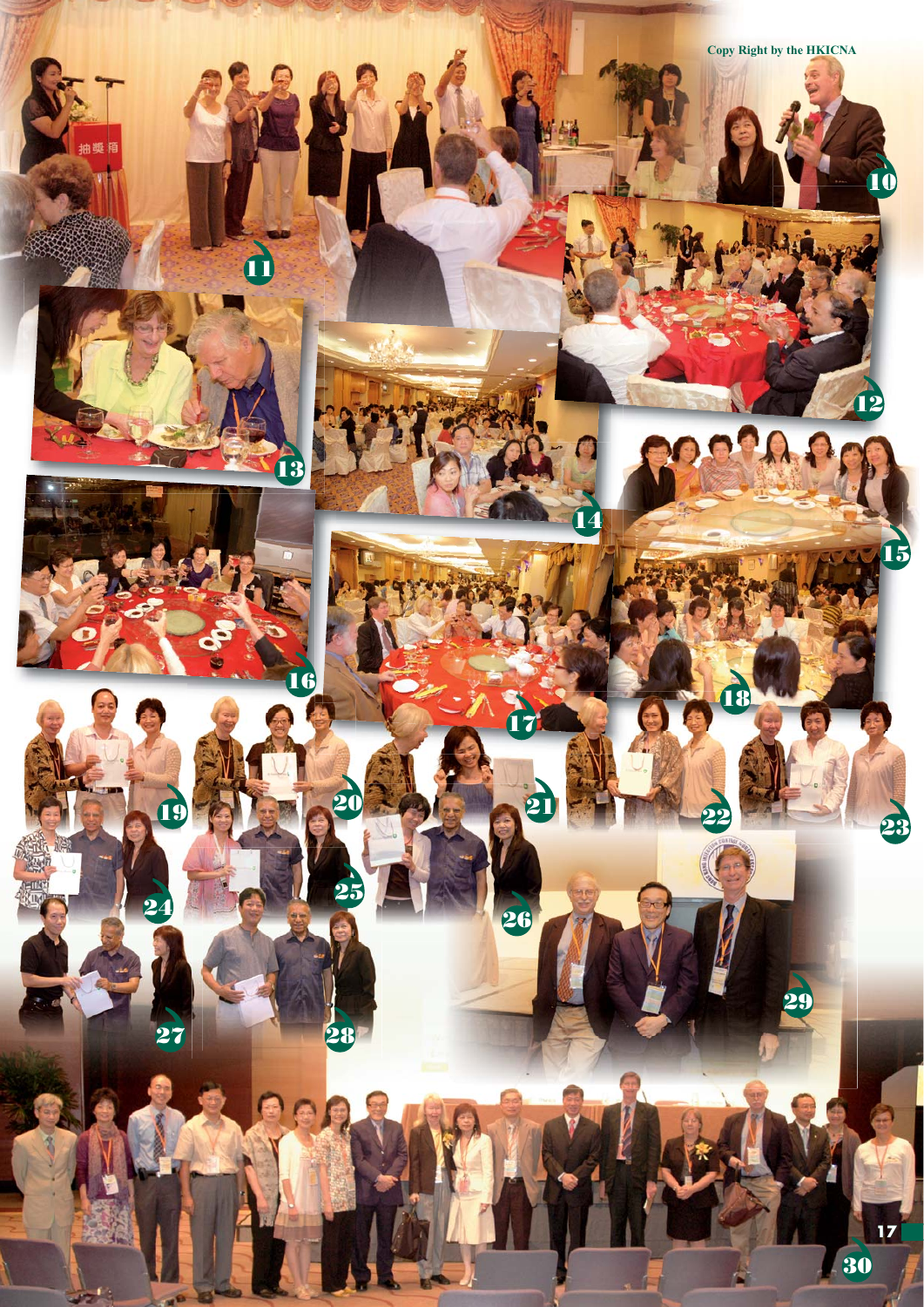# **News and Information**

## **A. Congress / Symposium:**

| 1. 28 <sup>th</sup> NZNO National Division of Infection Control Nurses Conference                              |                      |                                             |  |
|----------------------------------------------------------------------------------------------------------------|----------------------|---------------------------------------------|--|
| 26-28 August 2009                                                                                              | Nelson, Newzealand   | http://www.confer.co.nz/icn09               |  |
| 2. Victorian Infection Control Professionals Association Conference (VICPA 2009)                               |                      |                                             |  |
| 7-9 October 2009                                                                                               | Melbourne, Australia | http://www.aica2009.com                     |  |
| 3. Conference by Federation of Infection Societies (FIS), UK                                                   |                      |                                             |  |
| 11-13 November 2009                                                                                            | Birmingham, UK.      | http://www.infection2009.com                |  |
| 4. SHEA's (The Society for Healthcare Epidemiology of America) 20 <sup>th</sup> Annual Scientific Meeting      |                      |                                             |  |
| 18-21 March 2010                                                                                               | Atlanta, USA         | http://www.shea-online.org                  |  |
| 5. 2010 National Annual Educational Conference by Community and Hospital Infection Control Association (CHICA) |                      |                                             |  |
| 29 May - 3 June 2010                                                                                           | Vancouver, Canada    | http://www.chica.org/conf_registration.html |  |
| 6. APIC (Association for Professionals in Infection Control & Epidemiology) $37th$ Annual Conference           |                      |                                             |  |
| 11-15 July, 2010                                                                                               | New Orleans, USA     | http://www.apic.org                         |  |

## **B. New / Revised Guideline**

**1. CDC Guideline for Disinfection and Sterilization in Healthcare Facilities, 2008** http://www.cdc.gov/ncidod/dhqp/pdf/guidelines/Disinfection\_Nov\_2008.pdf

## **C. Scholarship**

HKICNA runs infection control course for nurses yearly. A scholarship of \$1000 cash is awarded to the top student. Starting from 2008, the awards of scholarship have been increased to 5.

305 nurses participated in 2008 course and the top 5 students are:

- **•** KH YUEN Wing Mei **•** TMH BO Chui Yan
- **•** QMH LEUNG Mei Ling, WONG Wing Ting **•** UCH MA Shuk Ching

The award will be presented on  $9<sup>th</sup>$  May 2009: AGM of the  $20<sup>th</sup>$  anniversary of HKICNA.

## **D. Infection Control Course for Nurses 2009**

The Infection Control Course 2009 has been tentatively scheduled on 7th September to 23rd November 2009 for 11 consecutive Monday evenings. The details will be uploaded on web, when confirmed, probably by July 2009. Please keep close watch of our web.

## **E. Sponsorship**

To promote and support infection control, HKICNA will try to sponsor members participating infection control events. The coming one will be the 4th infection control congress of APSIC in Macau: 5-8 July, 2009. The details will be available http://www.hkicna.org soon. Please keep close watch.

## **F. 20<sup>th</sup> Anniversary of HKICNA: AGM on 9<sup>th</sup> May 2009**

**18** HKICNA is going to celebrate this momentous event on  $9<sup>th</sup>$  May this year. The details are attached for members to join us and available on web too.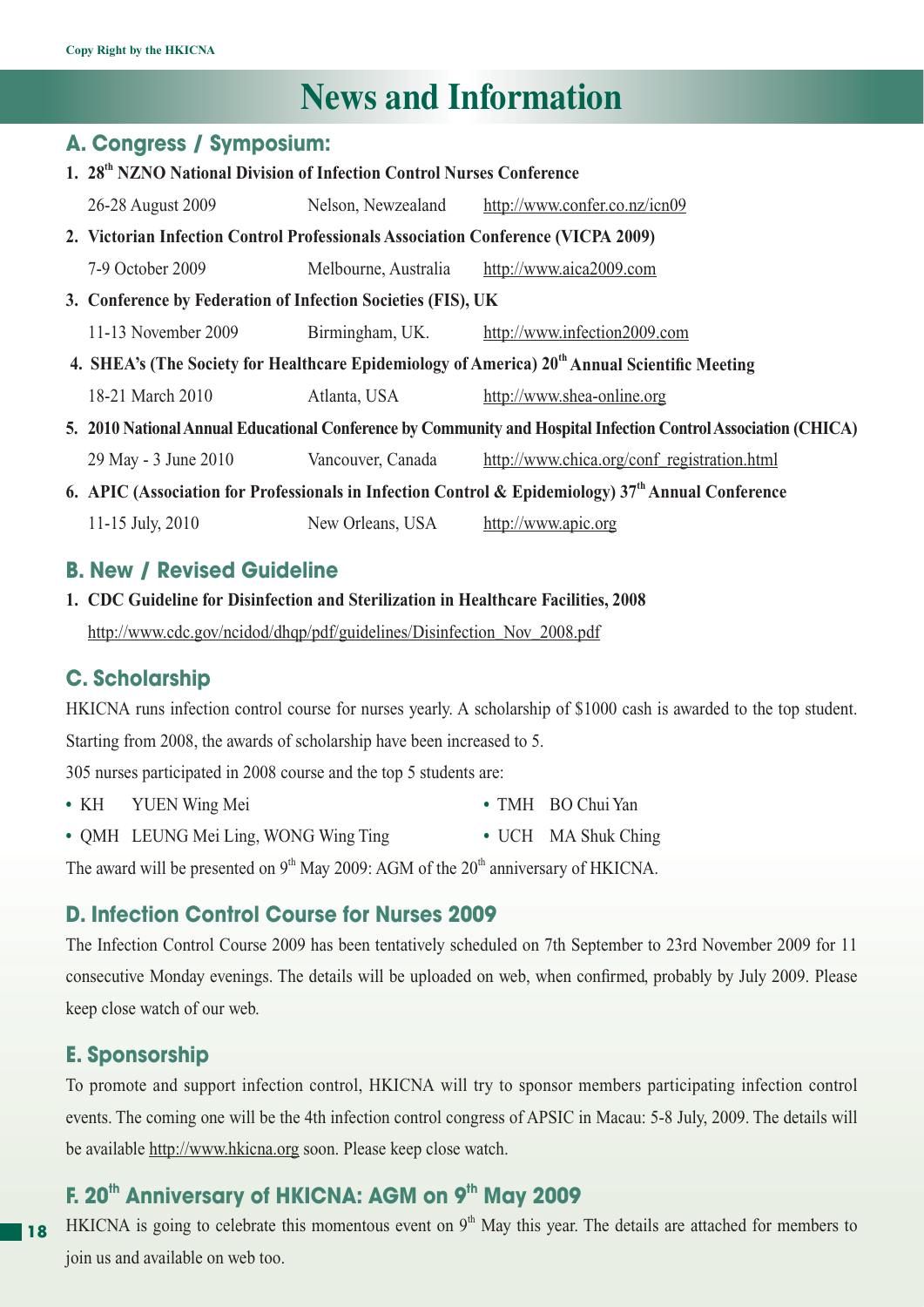## **Research Grant : 2009-2010**

## **Online application - http://www.hkicna.org**

## **Application Online**

Every active HKICNA member is eligible to apply for the research grant. For the details of application, please visit http://www.hkicna.org before the closing date.

## **Members of Research Review Panel :**

- 1. Professor Paul CHAN, Associate Professor, Department of Microbiology, The Chinese University of Hong Kong, Hong Kong.
- 2. Professor Joanne CHUNG, Professor, School of Nursing. The Hong Kong Polytechnic University, Hong Kong.
- 3. Ms Glenys HARRINGTON, Infection Control program co-ordinator, Alfred Health Hospital, Australia.
- 4. Professor William JARVIS, Clinical Associate Professor, School of Medicine, Emory University; Adjunct Assistant Professor, Rollins School of Public Health, Emory University, and president of Jason and Jarvis Associates, USA.
- 5. Ms Patricia LYNCH, Past Chair, International Federation of Infection Control, USA.
- 6. Professor Didier PITTET, Director, Infection Control Program, The University of Geneva Hospitals, Switzerland; Lead, WHO, World Alliance for Patient Safety.
- 7. Dr Wing-hong SETO, CICO, HAHO; director of Q&RM, Hong Kong West Cluster, Hong Kong.
- 8. Dr Wing-kin TO, Infection Control Officer, Yan Chai Hospital and CMC; consultant, microbiology, KWC, Hong Kong.
- 9. Dr Samson WONG, Assistant Professor, Microbiology. The University of Hong Kong, Hong Kong.

## **Funding for Application:**

Maximum HKD\$100,000 per proposal, the amount granted is subject to the panel's decision.

## **Vetting Criteria:**

- 1. **FRIEND** –**F**easible, **R**elevant, **I**nteresting, **E**thical, **N**ovel, **D**eliverable.
- 2. **Theme** –Related to infection control.

## **Closing date for Application:**

30<sup>th</sup> May 2009

## **Result of the Application:**

Applicants not notified by  $30<sup>th</sup>$  August 2009 should consider their applications unsuccessful. The result will also be released in the coming issue of this newsletter by September 2009 too.

## **Undertaking:**

The successful candidate is required to sign an undertaking with HKICNA.